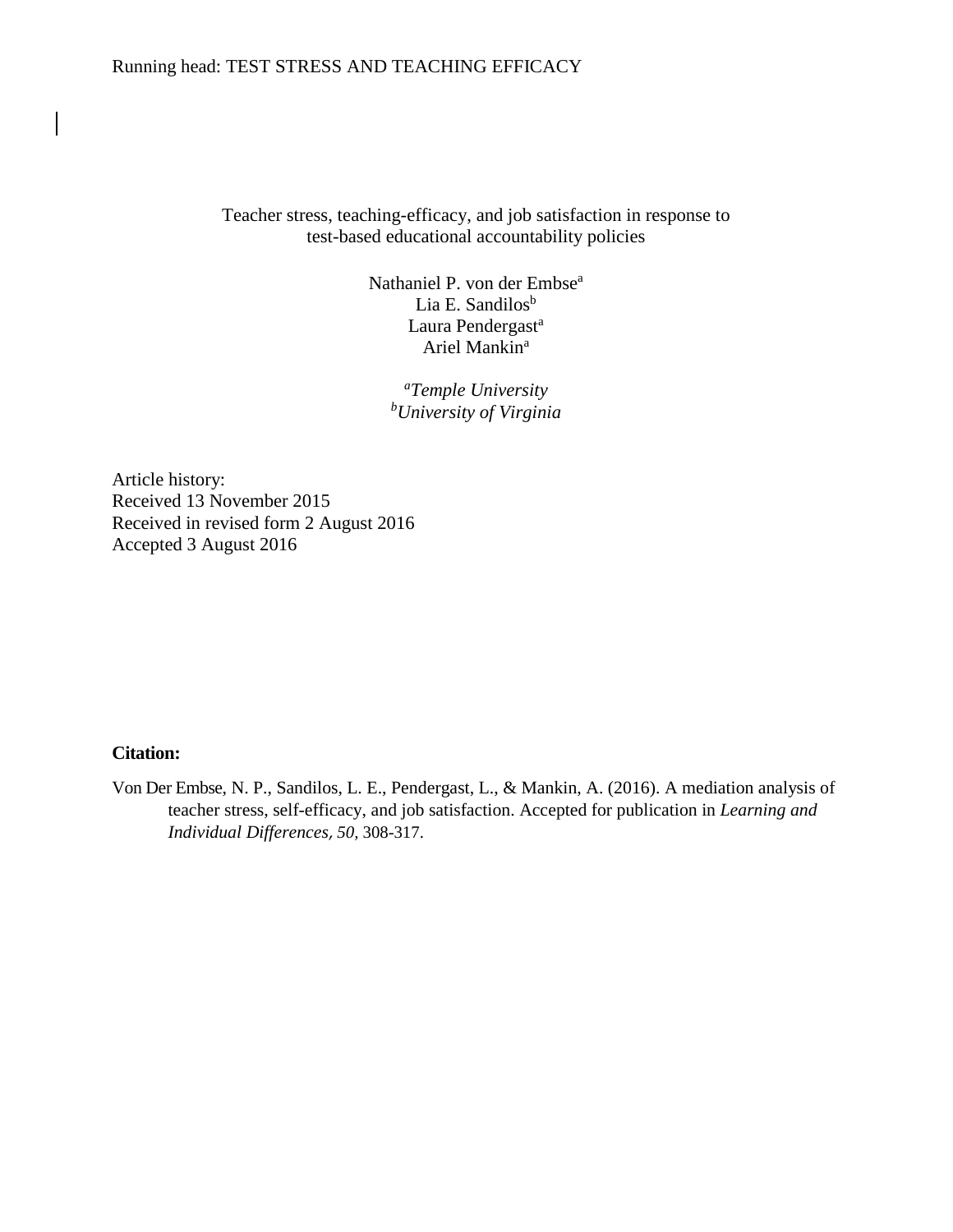**Abstract:** Educator stress has been linked to decreased job satisfaction, negative instructional practices, and poor student outcomes. However, it is unknown whether educators with high teaching efficacy may better cope with the test stress. As such, the primary purpose of the present investigation was to examine the complex relationship between teacher self-efficacy, teacher stress related to testing, and job satisfaction. Structural equation modeling was used to evaluate the hypothesized relationships within a sample of 1,242 teachers in one state in the Southeastern United States. Results indicated a significant influence of self-efficacy in student engagement and self-efficacy in classroom management on the relationship between sources of stress and job satisfaction, as well as efficacy in classroom management on the relationship between manifestations of stress and job satisfaction was also identified. These initial findings underscore the importance of supporting teacher self-efficacy to reduce stress associated with high-stakes accountability policies and increase job satisfaction. Implications and directions for future research will be discussed.

Keywords: *teacher stress, high-stakes test, job satisfaction, teacher self-efficacy*

### **Acknowledgement**

The research reported herewas supported by the Institute of Education Sciences, U.S. Department of Education, through Grant R305B130013 to the University of Virginia. The opinions expressed are those of the authors and do not represent views of the U.S. Department of Education.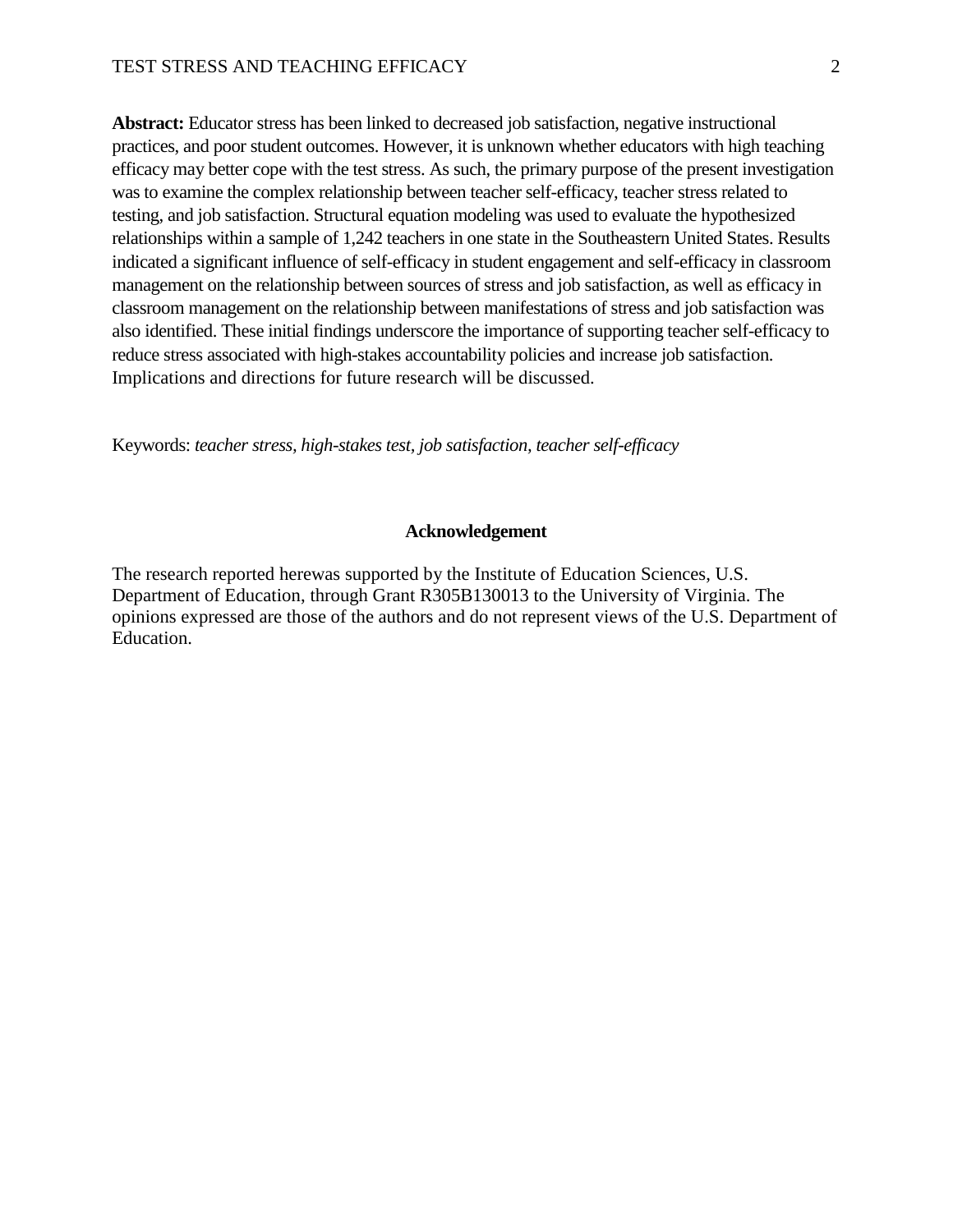Teacher stress, teaching-efficacy, and job satisfaction in response to test-based educational accountability policies.

# **1. Introduction.**

Test-based accountability policies have fundamentally changed how schools use test performance to determine student achievement and teacher effectiveness. These policies have been associated with increased pressure to teach to the test, reduced instructional depth, and instruction targeted primarily toward students whose test scores are likely to improve in hopes of improving overall test performance – perhaps at the expense of very high or very low performing students (Menken, 2006). In the United States, schools that do not meet annual test performance goals can be subject to whole staff restructuring resulting in administrators and teachers losing their jobs (Cucchiara, Rooney, & Robertson-Kraft, 2014). In addition, some states have eliminated teacher tenure and now place a greater emphasis on student test scores in evaluating teacher effectiveness (Helms, 2013). However, teaching effectiveness may not be accurately reflected in student test performance (Baker et al., 2010) given susceptibility to outside variables such as student attendance and psychosocial variables (Corcoran, 2010). In addition, the increased use of student test performance within evaluations of teacher quality may increase teacher stress (von der Embse, Kilgus, Solomon, Bowler, & Curtis, 2015) leading to counterproductive instructional practices and lower student achievement (Putwain & Best, 2012).

While accountability polices have been associated with a number of positive outcomes for teachers, including improved work conditions and clarity of expectations (Grissom, Kalogrides, & Loeb, 2014), little *empirical* research has examined the influence of test-based accountability policies on teacher stress and instructional practices (Saeki, Pendergast, Segool, & von der Embse, 2015). Stress from test-based accountability policies and subsequent increases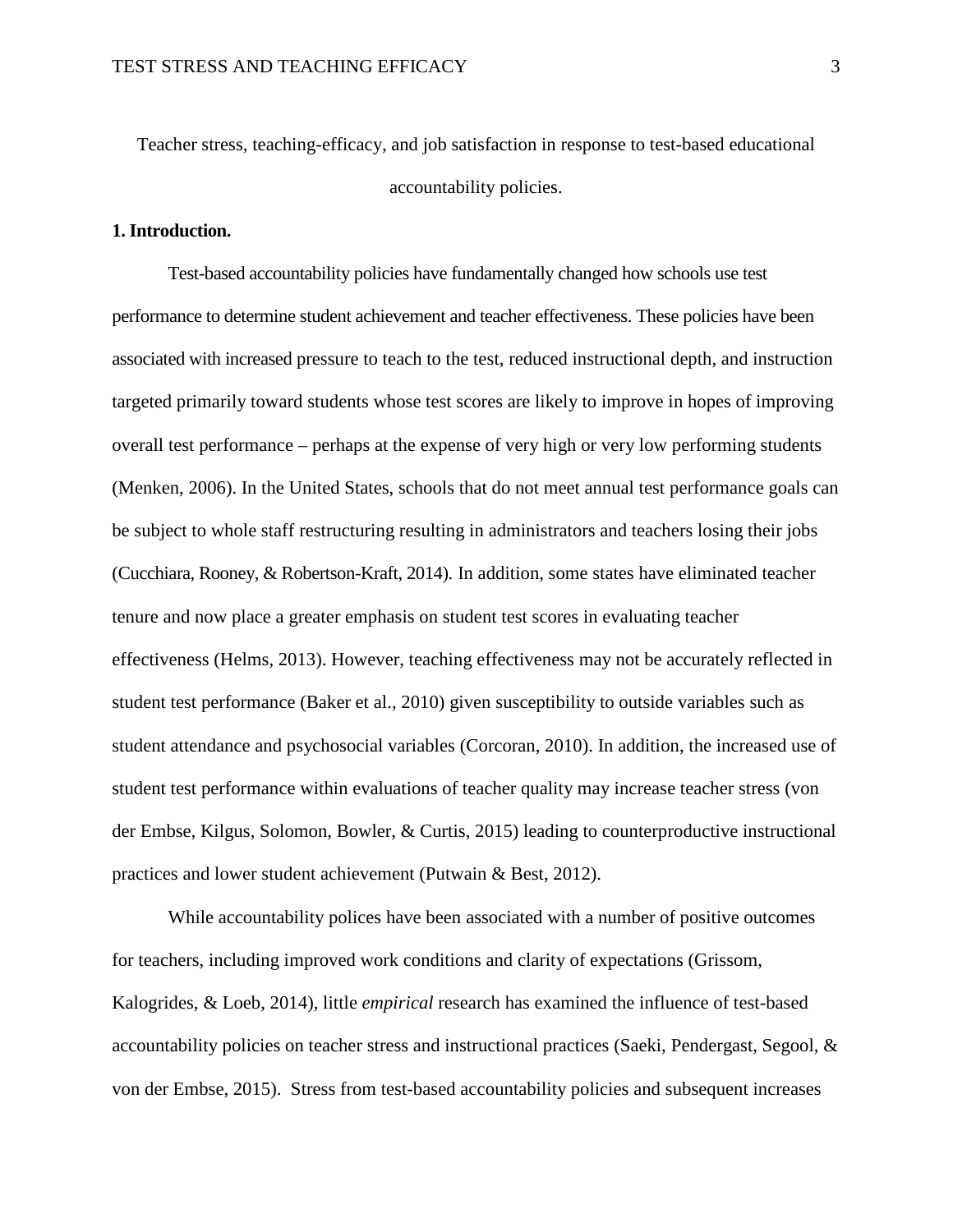in counterproductive teaching could have unintended and deleterious effects on student achievement on high-stakes tests (Klassen & Chiu, 2010; Putwain & Roberts, 2009). Moreover, teacher stress has been linked to lower job satisfaction over time (Schwarzer & Hallum, 2008). Ingersoll and colleagues (2003) noted that teachers with low job satisfaction are much more likely to leave the profession—a problem with an estimated cost between \$2.2 billion and \$4.9 billion per year (Kersaint, 2005). However, teacher efficacy may help to explain the link between stress and later job satisfaction (Klassen & Chiu, 2010). Thus, research is necessary to examine the unique stressors brought forth by test-based accountability policies, the resulting influence on overall job satisfaction, and the potential influence of self-efficacy.

## *1.1 Teacher Stress*

Teacher stress has been defined within the literature as a negative affective experience that is related to one's ability to cope with job-related stressors (Kyriacou, 2001). Similar to social-cognitive theories of stress (see Lazarus & Folkman, 1984), teachers experience stress when a situation is appraised as threatening (e.g., job evaluation via student test performance) relative to the ability to change or improve the said situation (e.g., improving student test performance and thus job evaluation). Teacher stress may result from inadequate time and resources to prepare for the annual, high-stakes test (Berryhill, Linney, & Fromewick, 2009), insufficient administrative support (Barksdale-Ladd  $&$  Thomas, 2000), and unrealistic expectations of student test performance from parents (von der Embse et al., 2015). Researchers have asserted that teacher stress consists of emotional manifestations, physical manifestations, and work-related pressures (Fimian & Fastenau, 1990). Consequently, teacher stress has been measured in a variety of ways including assessments of "global" teacher stress (e.g., 49 item *Teacher Stress Inventory* [TSI]; Fimian & Fastenau, 1990), uncomfortable subjective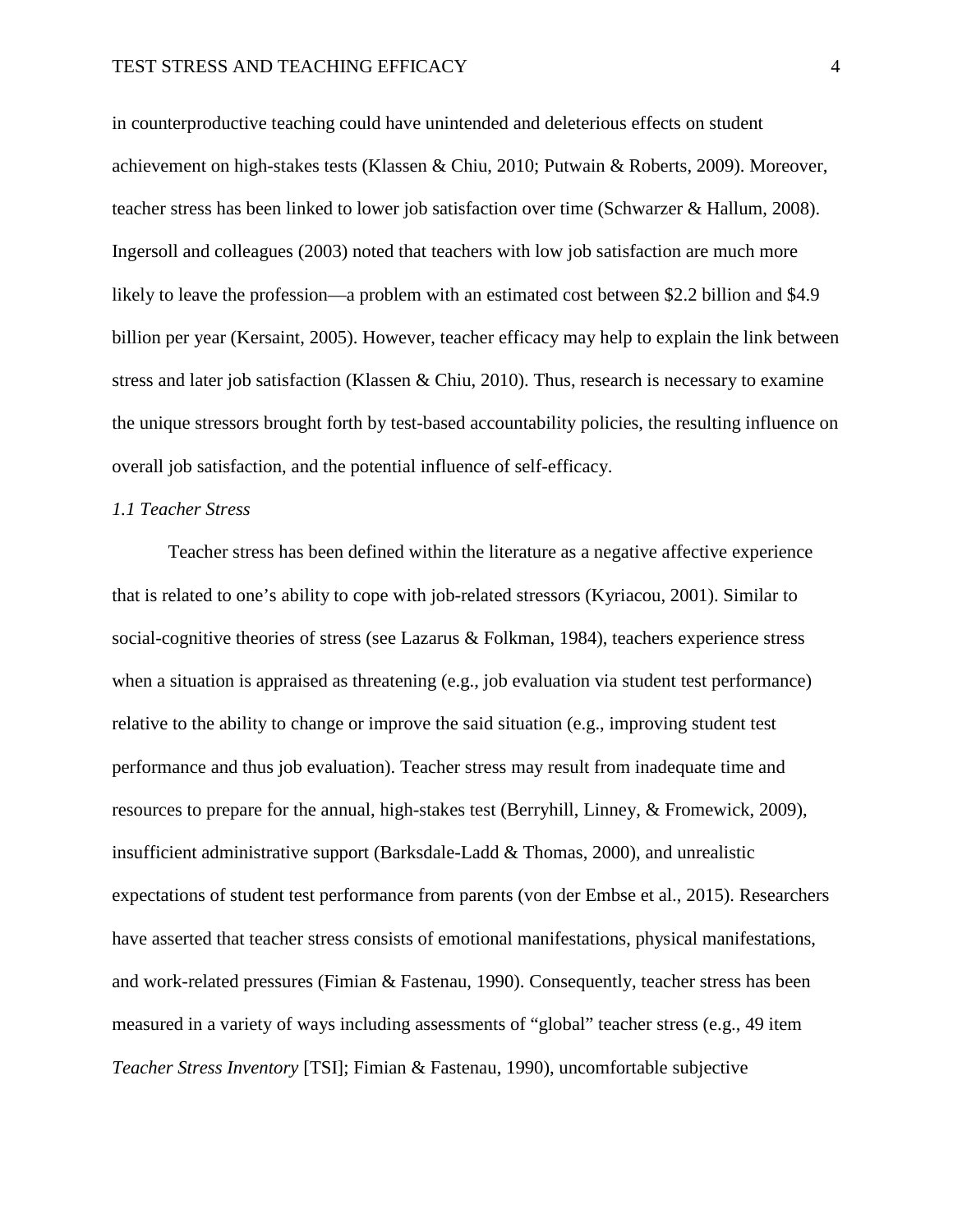experiences in the workplace (Schwarzer & Hallum, 2008), appraisals of classroom resources and needs (Lambert, McCarthy, & Abbott-Shim, 2001), and physiological symptoms (e.g., cortisol levels and resting heart rate; Roeser et al., 2013). Each of these assessment methods may be limited by usability (e.g., measuring heart rate or salivary cortisol levels with all teachers), or length and time necessary to administer (e.g., TSI). Moreover, a context-specific instrument is advantageous due to the precision of measurement to the presenting situation and stimuli, and targeting of intervention to the source of the stressor (Curby, Rimm-Kaufman, & Abry, 2013). Given the significant changes in teacher expectations and roles linked to test-based accountability policies (Koretz & Hamilton, 2006), it may be beneficial to measure educator stress explicitly tied to high-stakes testing.

### *1.2 Teacher Job Satisfaction*

Although many educators report a high level of job satisfaction, teachers also consistently report relatively high levels of job stress (Chaplain, 2008; Schwarzer & Hallum, 2008). Jobrelated stressors are the strongest predictor of poor job satisfaction for teachers (Liu & Ramsey, 2008). Job satisfaction, defined as the enjoyment and fulfillment derived from work activities (Locke, 1969), is predictive of higher levels of job performance (Judge, Thoreson, Bono, & Patton, 2001) and a greater commitment to school and students (Jennett, Harris, & Mesibov, 2003; Capara, Barbaranelli, Borgoni, & Steca, 2003). Low job satisfaction is associated with an increased likelihood of absenteeism and illness (Billingsley & Cross, 1992), low morale (Collie, Shapka, & Perry, 2012) and intent to leave the profession (Ingersoll, 2001). Teachers are the greatest human capital resource in a school. However, teacher recruitment and professional development in the early years can be costly, and when teachers leave the profession prematurely, schools are unable to obtain a return on those investments (Perie & Baker, 1997).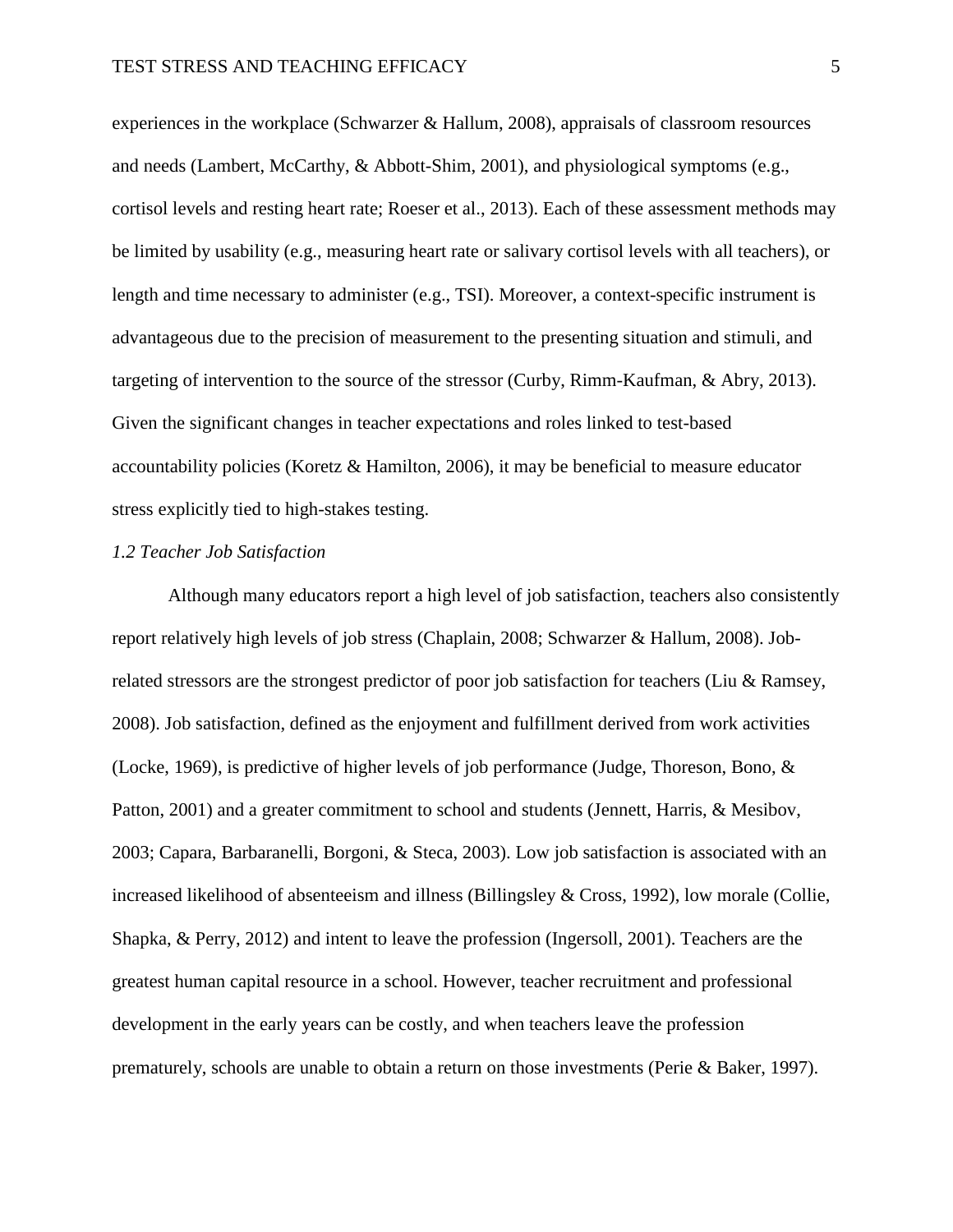Given the high cost of teacher burnout and attrition, it is essential to understand predictors of job satisfaction. A wealth of research has demonstrated that teachers are satisfied with the aspects of their jobs that involve instruction and direct interactions with students. However, teachers often appear to be dissatisfied with other conditions (e.g., poor climate, annual evaluations based upon test performance) and this seems to influence job performance (Crossman & Harris, 2006; von der Embse et al., 2015). High teacher efficacy has been found to be an important link between job-related stressors and job satisfaction (Caprara, Barbaranelli, Steca, & Malone, 2006; Klassen & Chiu, 2010). Yet, additional research is necessary to replicate and extend prior work due to changing work conditions (Grissom et al., 2014) and expectations for student test performance tied to accountability policies.

## *1.3 Teaching Efficacy*

Self-efficacy is defined as the belief of one's capacity to complete a task successfully (Bandura, 1997). Self-efficacy is typically understood to be domain specific, yet is often measured as a general ability applicable across a wide range of situations (Schwarzer & Jerusalem, 1995). Teacher efficacy is a job-specific extension of self-efficacy, and is delineated by the judgment of an ability to "bring about desired outcomes of student engagement and learning, even among those students who may be difficult or unmotivated" (Tschannen-Moran & Woolfolk Hoy, 2001, p. 783). Tschannen-Moran and Woolfolk Hoy (2001) created the *Teachers' Self-Efficacy Scale* (TSES) that adheres closely to the theoretical underpinnings of Bandura (2006) by measuring capabilities rather than global abilities. The authors conceptualized teaching efficacy to consist of *efficacy for student engagement* (i.e., capability to promote student understanding and motivation to learn), *efficacy for classroom management* (i.e., capability to manage disruptive behaviors and encourage following of classroom rules), and *efficacy for*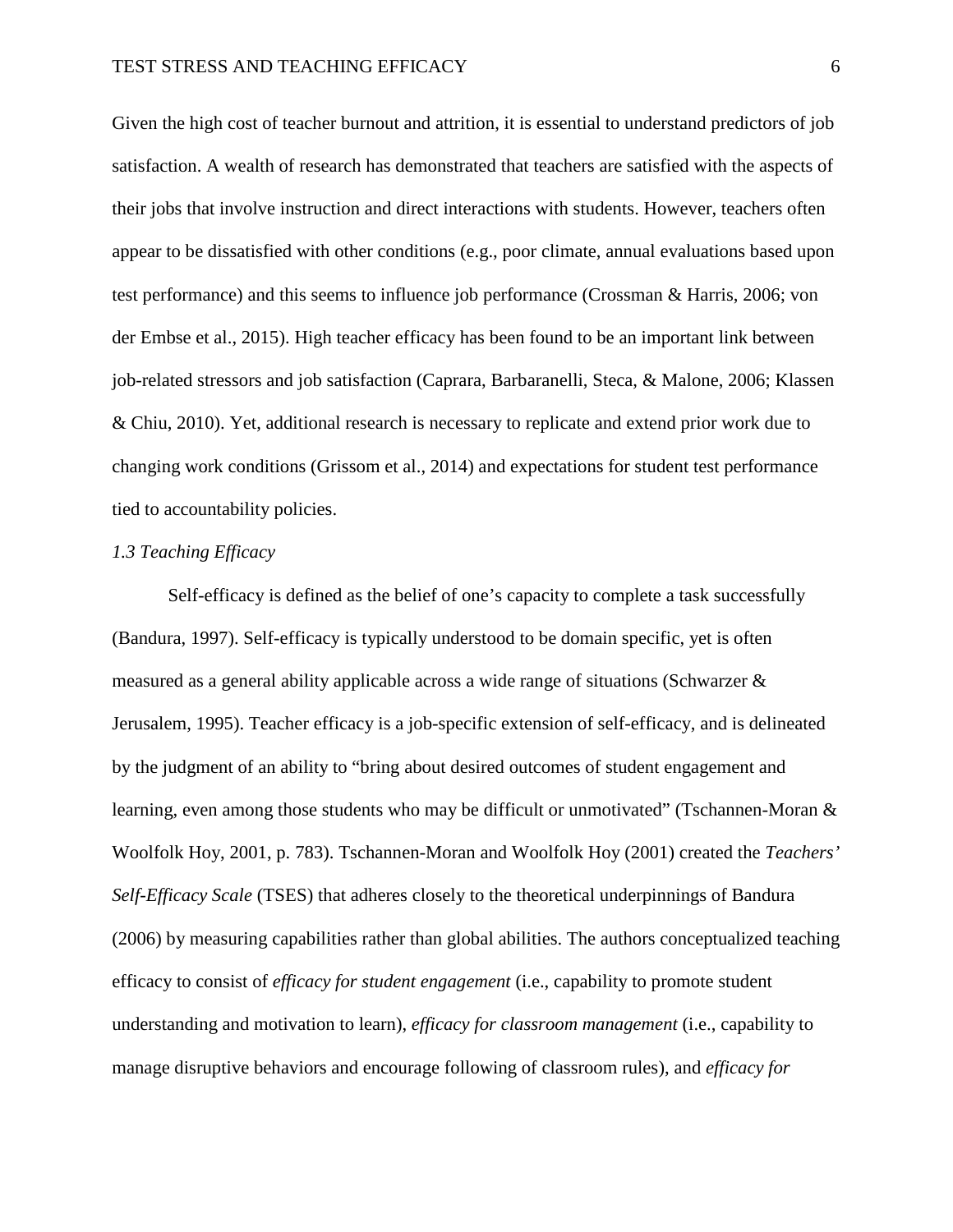*instructional strategies* (i.e., capability to use effective instructional strategies). The three factors of teaching efficacy, as identified by Tschannen-Moran and Woolfolk Hoy, have been linked to a variety of positive outcomes including higher job satisfaction (Klassen & Chiu, 2010), use of effective teaching strategies (Woolfolk Hoy & Burke-Spero, 2005), and greater well-being (Egyed & Short, 2006). Teacher efficacy represents a promising area for new research to guide future intervention selection and support teachers in coping with the demands of high-stakes testing (Curby et al., 2013).

## *1.4 Theoretical Underpinning and Aims of the Present Study*

The *job demands-resources model* purports that stress is a function of the authority and responsibility of a job relative to available resources that are specific to both the job (e.g., autonomy) and individual (e.g., self-efficacy; Bakker & Demerouti, 2007). Thus, jobs that are highly stressful are those with limited decisional opportunity and increased responsibilities (e.g., requiring to prepare students for high-stakes test). The enactment of test-based accountability policies has significantly changed requirements for teachers and schools, by measuring the effectiveness of both based upon student test performance. These external requirements may significantly alter job related stressors (i.e., test stress), and the mechanisms (i.e., self-efficacy of teaching practices) which may then lead to workplace satisfaction (or job satisfaction).

A social-contextual approach is necessary to understand the multifaceted influence of macro level variables (i.e., accountability policy) on individual variables (e.g., instructional practices and teacher stress). Given the significance of teacher effectiveness on student learning (Nye, Konstantopoulos, & Hedges, 2004; Raudenbush, 2004), the increasing reliance on student test performance as a proxy for teacher effectiveness, and the concomitant increases in pressure on educators, there is a clear need for empirical research to examine (1) the nature of stress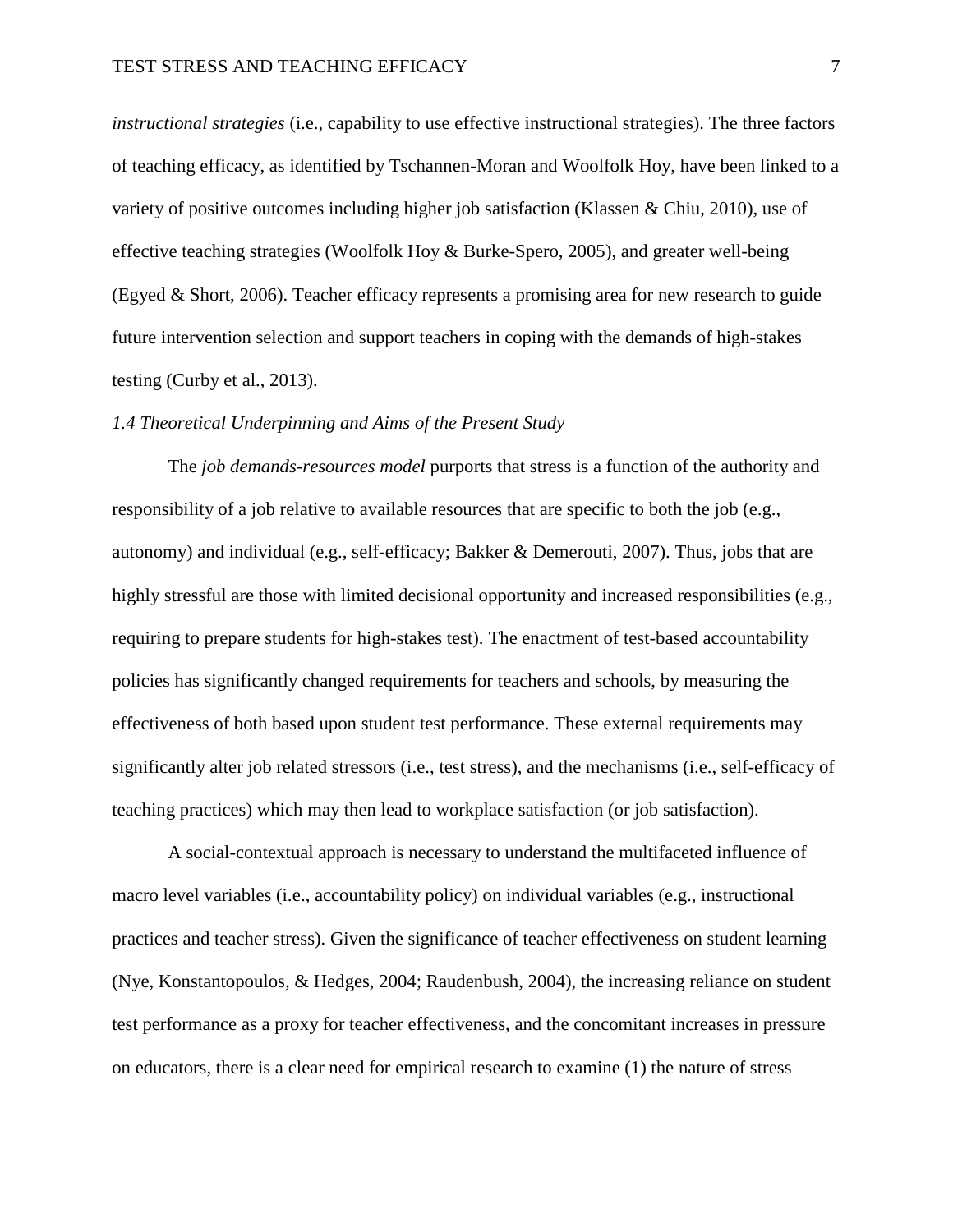related to high stakes testing, (2) the resulting impacts (e.g., job satisfaction), and (3) potential mediating variables. As such, the present investigation builds upon a growing literature (Collie, Shapka, & Perry, 2012; Klassen & Chiu, 2010; Schwarzer & Hallum, 2008) by examining the influence of *test-related* stress on educator job satisfaction, as well as the potential indirect effect of teaching efficacy (test stress  $\rightarrow$  teaching efficacy  $\rightarrow$  job satisfaction). The research questions were twofold. First, does teaching efficacy influence the relationship between test-related stressors and teacher job satisfaction across the school year? Second, how do the aforementioned relationships differ by type of teaching efficacy and test stress?

## **2. Method**

## *2.1 Participants*

Participants in the present study  $(N = 1,242)$  were public school teachers from 100 school districts within one state in the southeastern United States. The state's accountability system was one of the first in the United States to evaluate teachers based upon student test performance. School districts must report public "report cards" that are evaluations of effectiveness based upon student test performance, and are subject to government take over if there is continual poor test performance. Additionally, the state government removed teacher tenure protections while increasing the weight of student test performance included in annual teacher evaluations. Demographic characteristics of the sample are presented in Table 1. The sample of teachers was primarily Caucasian (90%) and female (80.1%). Teachers taught kindergarten through twelfth grade. The majority (70.6%) of teachers indicated that their district evaluated annual job performance based upon student test scores.

*2.2 Procedures*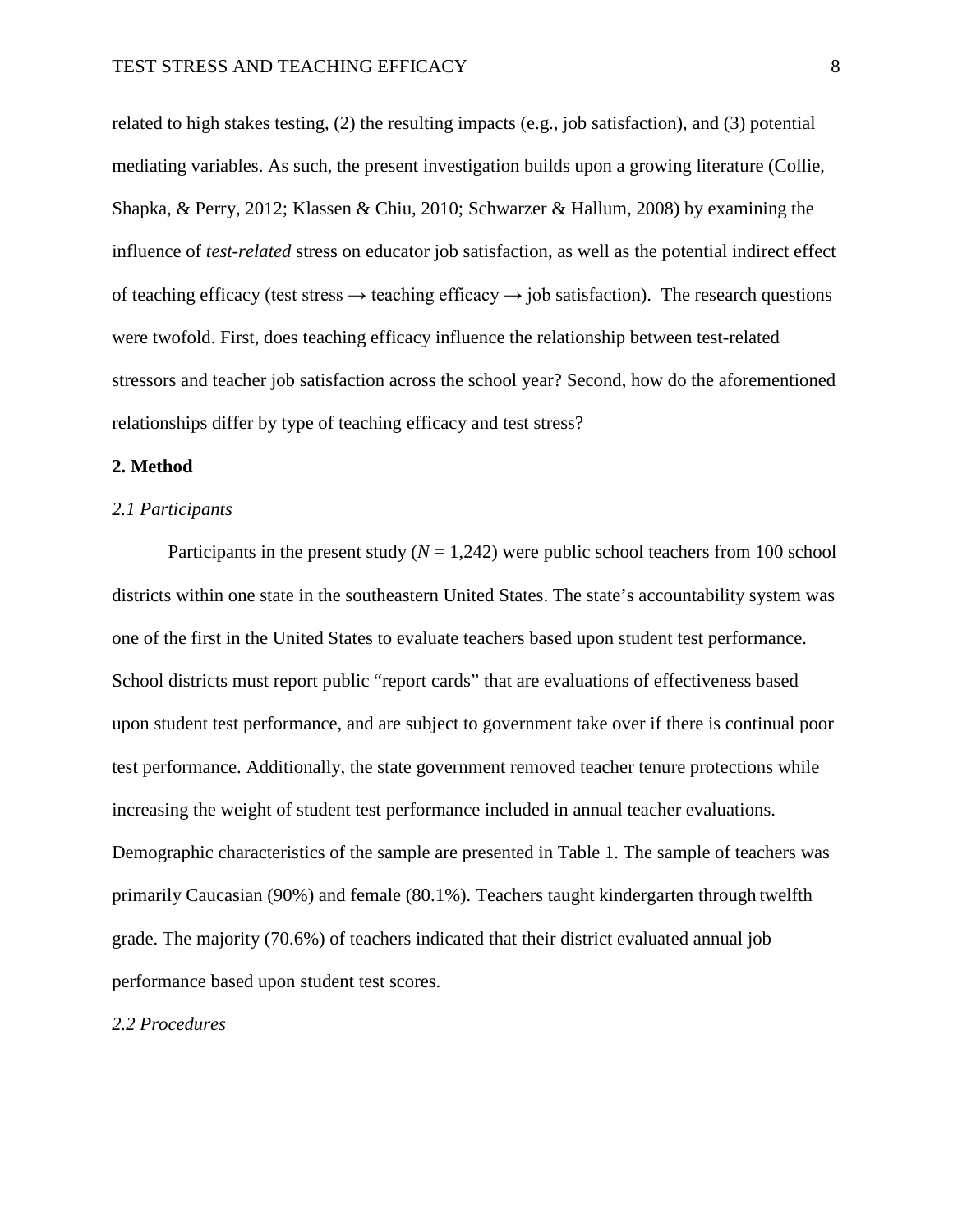Participants were recruited from an investigation during the previous academic year (*N* = 8,084; Author, 2015). For the current study, survey data were analyzed during the second year of survey administration. Of the teachers surveyed during the previous year, 3,467 responded to either Fall or Spring email solicitations during the second year of data collection and a total of 1,242 teachers responded to surveys at both Fall and Spring time points, resulting in an overall response rate of approximately 15%. The online survey took 15 minutes to complete and included assessments (see below) of educator test stress, teaching efficacy, overall job satisfaction, other workplace characteristics, and basic demographic information. All procedures were approved by the university institutional review board.

## *2.3 Measures*

### *2.3.1 Educator Test Stress Inventory*

The Educator Test Stress Inventory (ETSI; von der Embse et al., 2015) is a brief, 11-item multidimensional assessment that measures educator stress resulting from high-stakes testing and policies. The ETSI is intended for use in schools from kindergarten through twelfth grade. The ETSI has a bi-factor model consisting of *sources of test stress* (5 items, score range: 5-25, *M* = 17.11,  $SD = 4.59$ ), *manifestations of test stress* (6 items, score range: 6-30,  $M = 15.37$ ,  $SD =$ 5.17) and a general stress factor. *Sources of test stress* include actions, behaviors, and events that may lead to the manifestation of stress. Example items include "I feel pressure from parents to raise student test scores" and "I feel pressure from administrators to raise student test scores." *Manifestations of test stress* is defined as physiological and cognitive expressions of stress. Example items include, "I perspire or sweat during standardized test periods" and "I experience a pounding heart/chest pain during standardized test periods." The *Sources* and *Manifestations*  subscales were used in the present manuscript to examine differing aspects of test stress, rather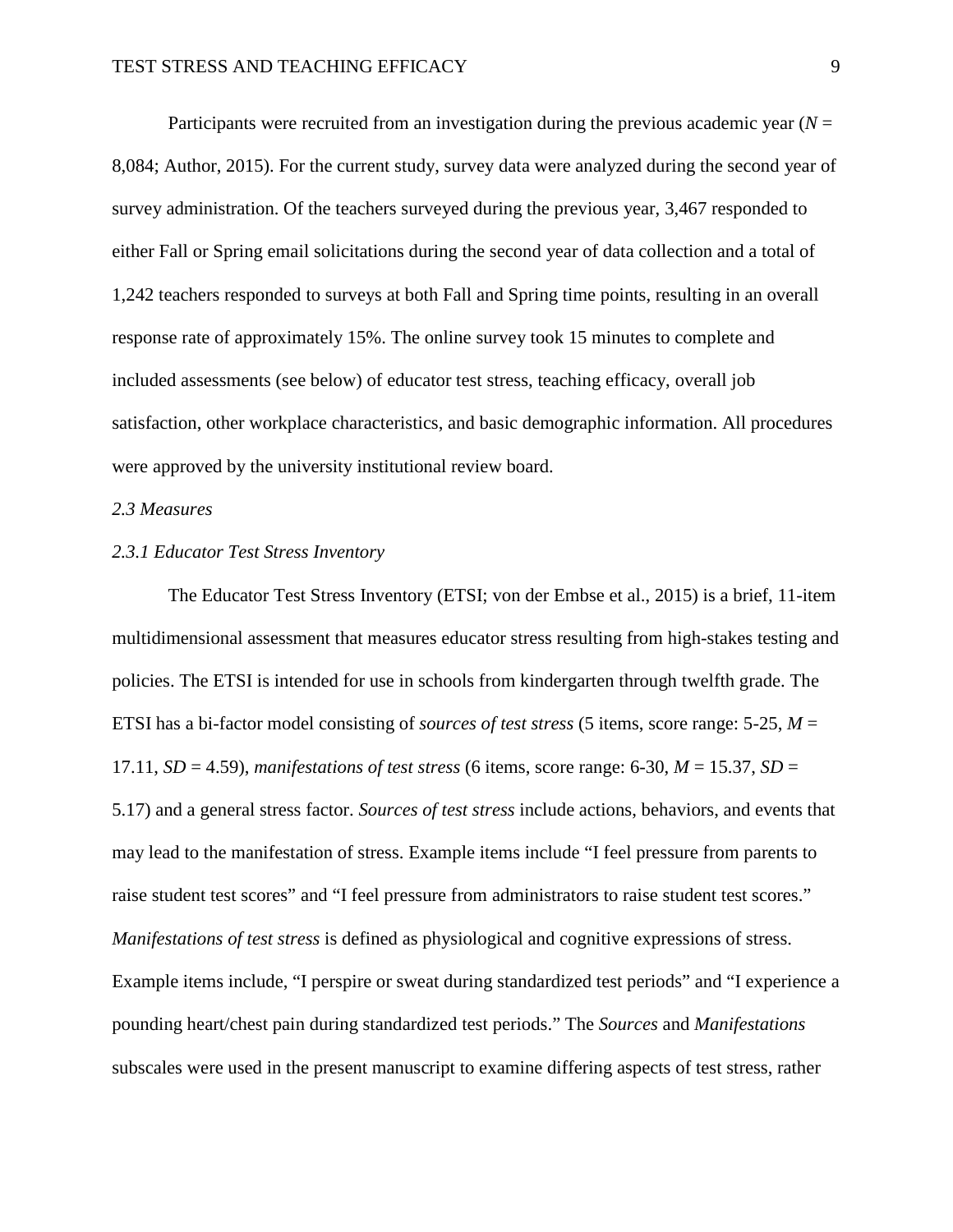than the general factor. Convergent validity was supported with high and moderate bivariate correlations with the State-Trait Anxiety Inventory (Speilberger, 1989 von der Embse et al., 2015). With the current sample, omega coefficients supported strong internal consistency for the sources of stress ( $\omega = .83$ ) and manifestation of stress ( $\omega = .84$ ) scores. Sources and manifestations of stress composites were moderately correlated  $(r = .66)$ .

### *2.3.2 Teachers' Sense of Self Efficacy Scale*

The Teachers' Sense of Self Efficacy Scale (TSES; Tschannen-Moran & Woolfolk Hoy, 2001) was used to assess teaching efficacy. The TSES is comprised of 12 items and includes three subscales that inquire about a teacher's feeling of efficacy about engaging students in learning, providing varied and high quality instructional practices, and managing the classroom. *The efficacy in student engagement subscale* (4 items, score range:  $4\n-20$ ,  $M = 13.64$ ,  $SD = 2.72$ ) included items such as, "How much can you do to motivate students who show low interest in school work?" and "How much can you do to help your students value learning?" The *efficacy in classroom management subscale* (4 items, score range:  $4\n-20$ ,  $M = 15.91$ ,  $SD = 2.64$ ) included items such as "How much can you do to control disruptive behavior in the classroom?" and "How much can you do to get children to follow classroom rules?" The *efficacy in instructional practices subscale* (4 items, score range:  $9-20$ ,  $M = 16.68$ ,  $SD = 2.15$ ) consisted of items such as "To what extent can you craft good questions for your students?" and "How much can you use a variety of assessment strategies?" The TSES has adequate psychometric properties exhibited across multiple studies (Klassen & Chiu, 2010; Klassen et al., 2009; Tschannen-Moran & Woolfolk Hoy, 2001). Omega coefficients revealed adequate internal consistency for *efficacy in student engagement* (ω = .82), *efficacy in classroom management engagement* (ω = .85), and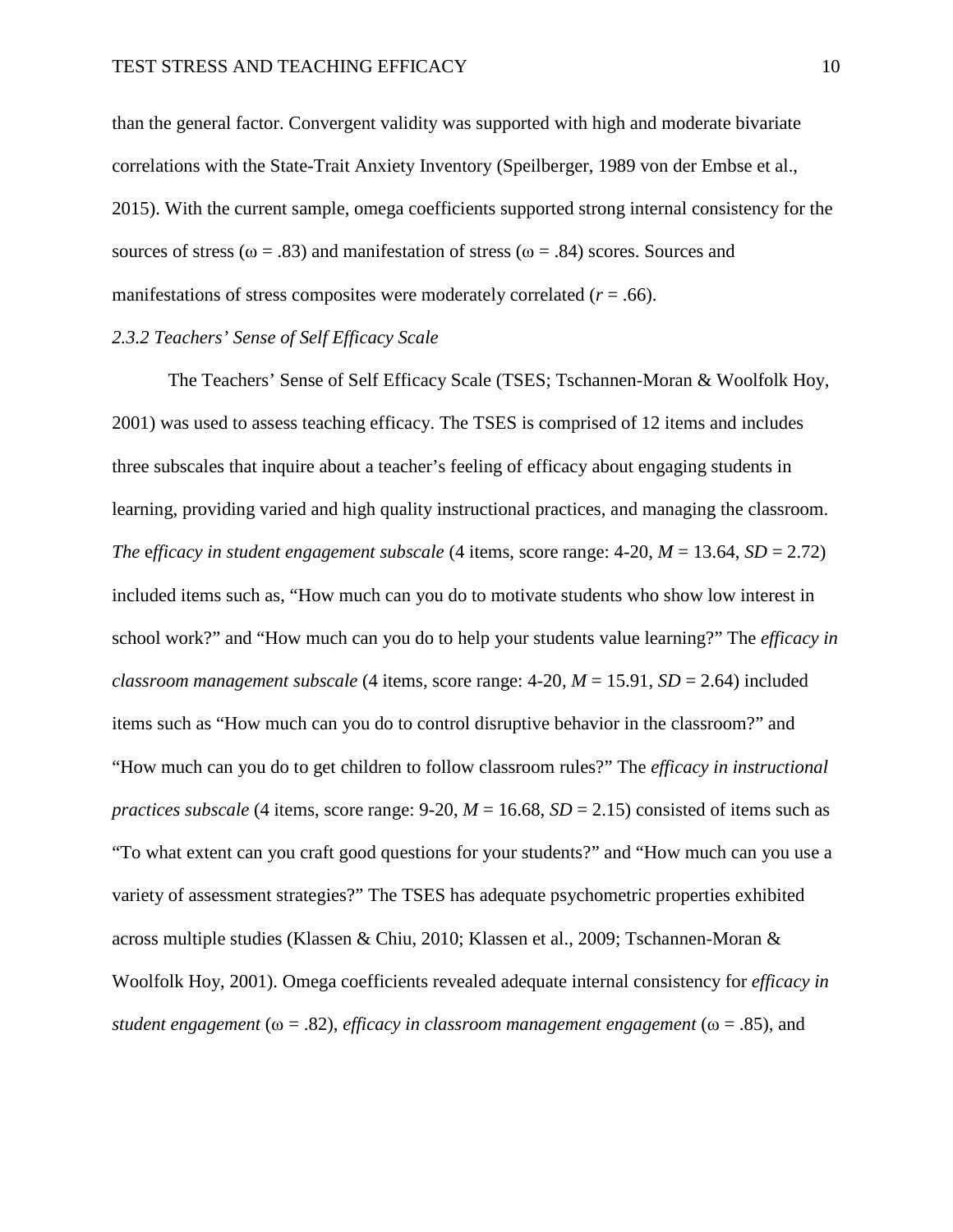*efficacy in instructional practices* ( $\omega = .77$ ). The three efficacy composites were moderately correlated  $(r = .42-.54)$ .

#### *2.3.3 Job satisfaction*

Job satisfaction was assessed with the following three items on a five-point Likert scale ranging from strongly agree to strongly disagree: (1) I am satisfied with my job, (2) I worry about losing my job due to student test performance (reverse scored) and (3) I am a valued member of the faculty. Both Fall (3 items, score range:  $3-15$ ,  $M = 9.84$ ,  $SD = 2.53$ ), and Spring (3 items, score range:  $3-15$ ,  $M = 10.18$ ,  $SD = 2.49$ ) reports of job satisfaction were included in the analyses. The omega coefficient for internal reliability at both Fall and Spring time points was .57, and the two time points exhibited a strong correlation  $(r = .73)$ .

#### *2.3.4 Teacher covariates*

Teachers were asked to report on a variety of demographic variables and workplace characteristics, which included gender, age, years of teaching experience, education level, number of test preparation hours teachers had per week, and whether or not teachers' job performance was evaluated based on students' standardized test scores  $(1 = yes, 0 = no)$ . Prior research has indicated that *perception* rather than the actual practice of being evaluated based upon student test performance is significantly related to the manifestation of stress (Author, 2015). Several demographic and workplace characteristics (i.e., gender, grade level taught, years experiences, test preparation hours) were included as covariates in the hypothesized statistical models based upon prior research (e.g., Collie, Shapka, & Perry, 2012; Klassen & Chiu, 2010; Schwarzer & Hallum, 2008).

*2.4 Data analysis*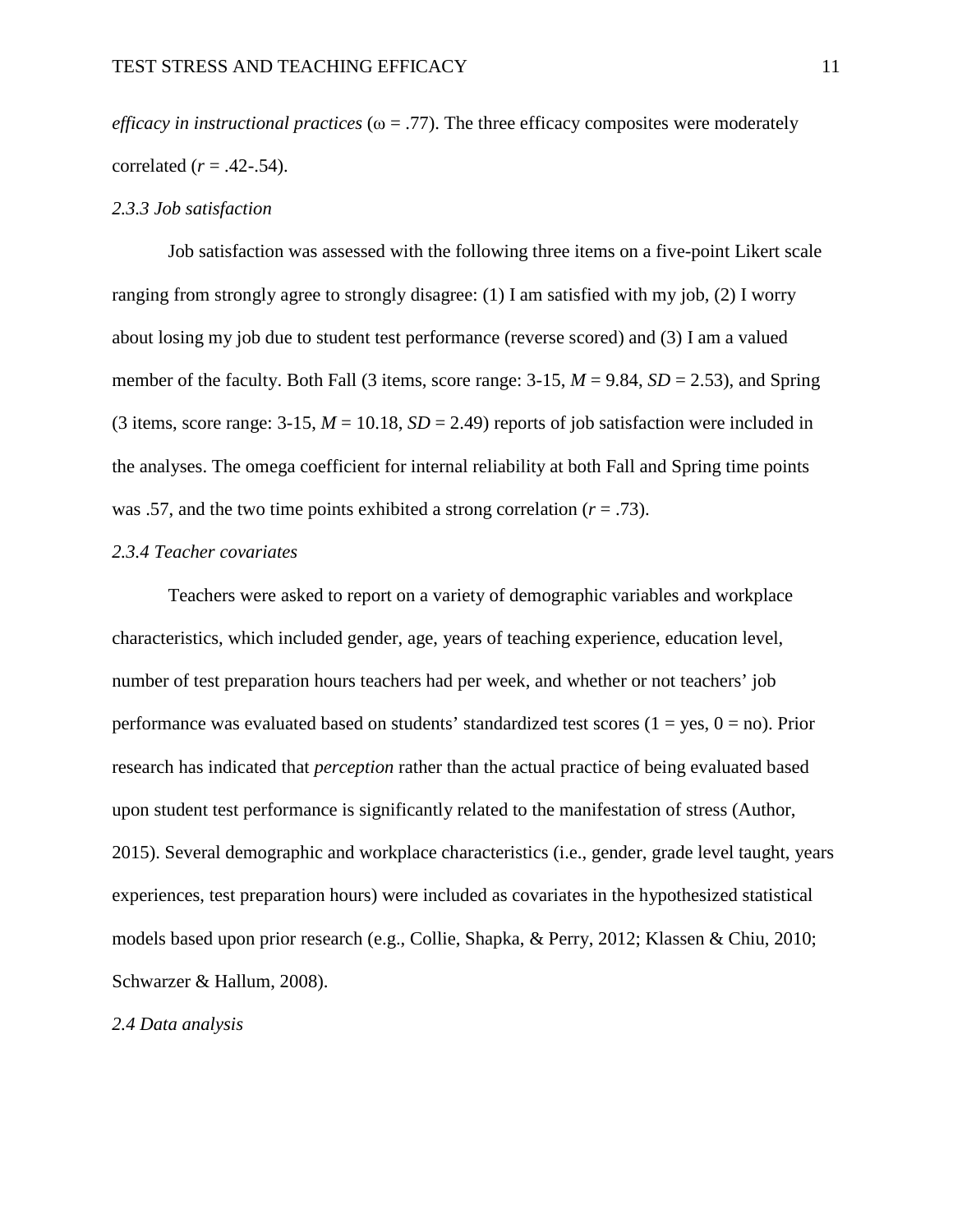Data preparation and descriptive analyses were conducted in SPSS Statistics version 23. Of the 3,467 total educators surveyed, 64% of teachers ( $n = 2,225$ ) were missing data at one time point. Given the large amount of missing data, only teachers with complete data on the key variables of interest (stress, efficacy, and job satisfaction) for both Fall and Spring time points were maintained for the analyses. T-tests and chi-square significance tests were used to test for statistically significant differences between teachers with complete data and teachers with missing data on primary variables of interest and demographic data. No differences were identified between the groups based on demographic characteristics (gender, ethnicity, education level, and years of experience). A significant difference between groups was identified for teachers' ratings of Fall satisfaction  $(t = -2.48, p = 0.01)$ , such that teachers with complete data had lower satisfaction scores than teachers with incomplete data (*M*Complete = 9.84, *M*Missing = 10.09). A significant difference between groups was also found for teachers ratings of whether or not their district evaluated annual job performance based upon student test performance ( $\chi^2 = 7.30$ , *p*  $=$  .01). A greater percentage of teachers with complete data (70%) indicated that their school used student test performance to evaluate annual job performance, as compared to teachers with incomplete data (66%). Both Fall satisfaction and job performance ratings based on test scores were controlled for within the analyses. Additionally, a significant difference in teachers' ratings of efficacy in student engagement was identified between teachers with complete data and those with incomplete data ( $t = -2.23$ ,  $p = .03$ ). Specifically, teachers with complete data had slightly lower efficacy scores (*M*Complete = 13.65, *M*Missing = 13.91); however, a small effect size (Cohen's  $d = .096$ ) indicated that the mean difference in efficacy scores between the two groups was not substantively significant. Other covariates included in the analyses consisted of gender (female), grade level taught, and number of test prep hours per week. These variables were included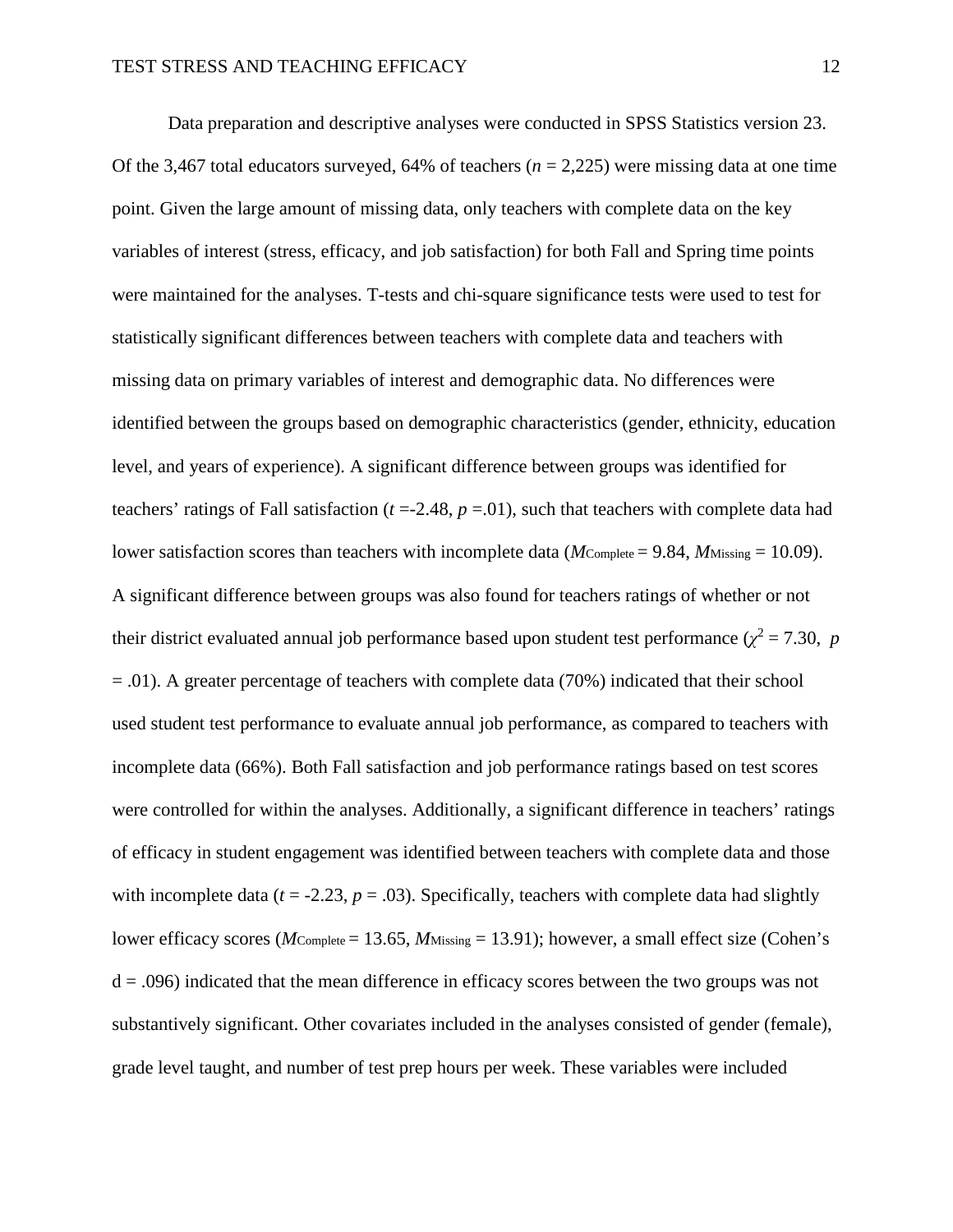because they demonstrated significant correlations with the predictor, mediator, and/or outcome variables.

The hypothesized models were tested using two different approaches for handling missing data, while controlling for covariates. First, full information maximum likelihood (FIML) was used to estimate data on the total sample of teachers who had survey responses at least one time point (Little, Jorgensen, Lang & Moore, 2014). Next, listwise deletion was implemented using only teachers who had complete data on key variables of interest at both time points. Both approaches yielded similar findings. However, findings from the listwise deletion sample (n=1242) are presented in the current paper given that only 36% of the data were present for the FIML analyses.

Structural Equation Modeling (SEM) was used to test the hypothesized models (see Figure 1). All models were analyzed using MPlus version 7.2 (Muthén & Muthén, 1998-2012). Specifically, SEM was used to investigate the relationship between Fall sources and manifestations of stress and Spring job satisfaction, as well as the indirect effect of Spring efficacy in student engagement, classroom management and instructional practice, on the relationship between Fall stress and Spring job satisfaction. Model fit was assessed using absolute fit indices and relative fit indices with a chi-square goodness-of-fit test  $(\chi^2)$ , root-meansquare error of approximation (RMSEA; Steiger & Lind, 1980), the Comparative Fit Index (CFI; Bentler, 1990), and Standardized Root Mean Square Residual (SRMR; Bentler, 1995). Given chi-square is particularly sensitive to sample size (Kline, 2011; Schermelleh-Engel, Moosbrugger, & Muller, 2003), this statistic was de-emphasized when evaluating the fit of each model. Model fit was determined using the following fit criteria RMSEA = mediocre fit (.08 - .10), acceptable fit  $(.05 - .08)$ , close fit  $(.01 - .05)$ ; SRMR = poor fit  $(> 10)$ , mediocre fit  $(.08 - .08)$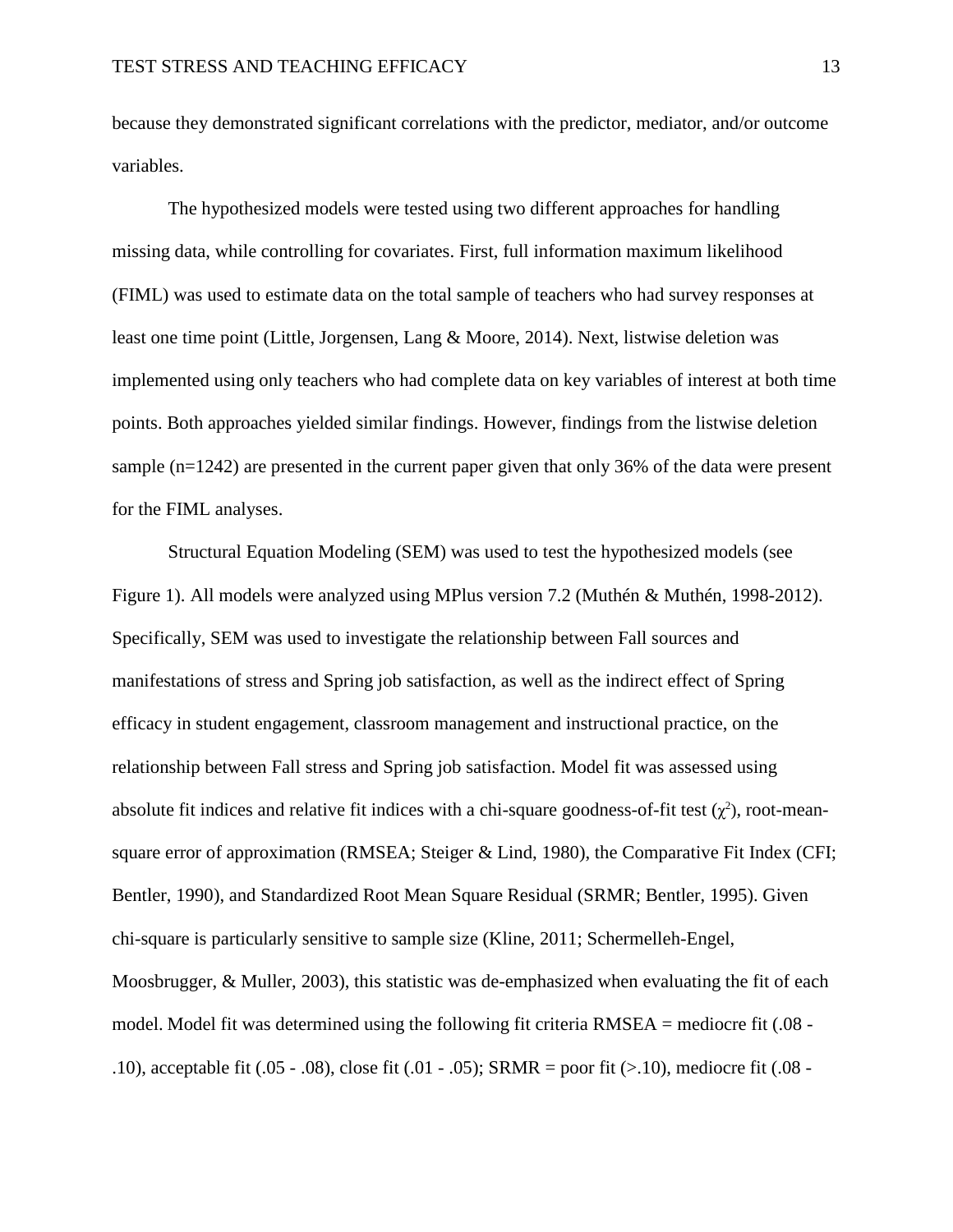The indirect effects of stress on satisfaction via efficacy were tested using a bootstrapping method (i.e. sampling with replacement). The bootstrapping method takes a non-parametric approach and does not assume multivariate normality unlike other estimation methods like maximum likelihood, thus providing a more accurate estimation of model test statistics. The bootstrapping method was justified due to the sample size  $(N = 1,242)$ ; Nevitt & Hancock, 2001).

## **3. Results**

Raw score means, standard deviations, ranges, and correlations are reported for the efficacy, stress, and satisfaction variables (see Table 2). Intraclass correlations (ICC) and design effects were calculated to determine if teachers should be nested within districts (average cluster size per district = 12.42 teachers). ICCs for predictor, mediator, and outcome variables ranged from .01-.05 and design effects were less than two, indicating that most of the variance could be attributed to the individual teacher rather than the district. Thus, it was determined that nesting of teachers within districts was not necessary for the present analyses.

Prior to using both fall and spring job satisfaction constructs in each model, longitudinal invariance was tested using Mplus v. 7.11 (Muthén & Muthén, 1998-2012) to determine the extent to which job satisfaction exhibited measurement invariance over the two time points. Robust maximum likelihood estimation was used for all analyses. First, a configural invariance model was specified with three indicators loading onto one factor at each time point. The first indicator's loading was fixed to one for each factor to identify the model. The configural invariance model exhibited acceptable fit  $(\chi^2=22.41, p<0.01; RMSEA = 0.05; CFI = .99; SRMR =$ .02). Next, a metric invariance model was estimated to examine the equality of factor loadings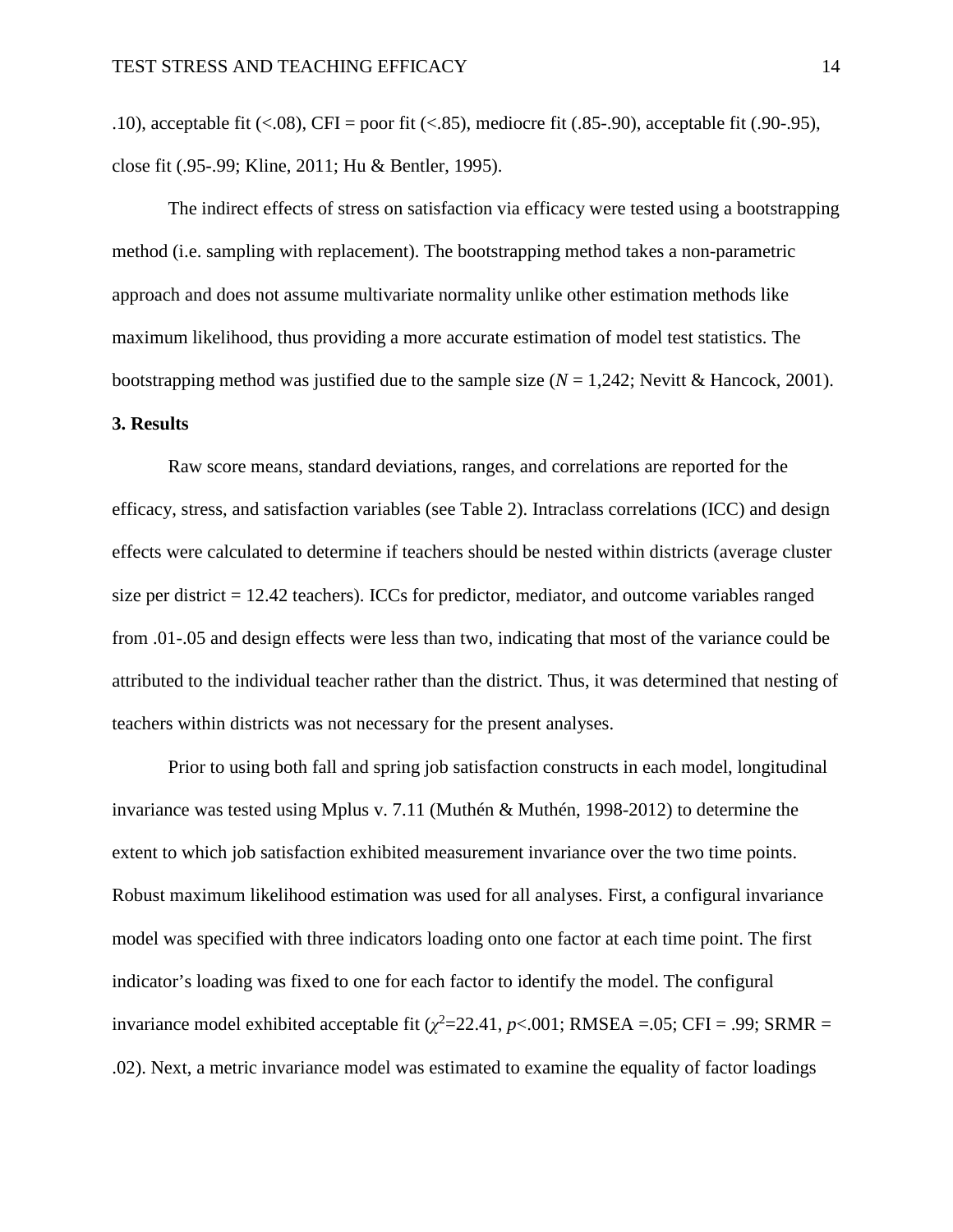across time points. All factor loadings were constrained to be equal across time, and results indicated that factor loadings were similar across the configural and metric models. Model fit improved slightly with the metric model  $(\chi^2=21.79, p<.01; RMSEA = .04; CFI = .99; SRMR =$ .02) indicating metric invariance was present. Finally, a scalar model was tested to examine the equality of intercepts across time. Both intercepts and factor loadings were constrained to be equal across the two time points. The fit of the scalar model  $(\chi^2 = 23.35, p < 0.01;$  RMSEA = .04;  $CFI = .99$ ; SRMR = .02) was comparable to that of the metric model indicating that scalar invariance was established. Thus, measurement invariance analyses indicated that it was appropriate to examine the job satisfaction construct at fall and spring time points.

*3.1 Research Question 1: Does teaching efficacy influence the relationship between test-related stressors and teacher job satisfaction across the school year?* 

To examine the first research question, all stress and efficacy variables were included as Fall predictors and Spring mediators in a complete model with Spring job satisfaction as the outcome. This model exhibited poor fit (RMSEA = .15, SRMR = .08, CFI = .71). Because fit improved with model parsimony and to address the second research question, subsequent models were run separately examining the relation of each type of stress and each type of efficacy to job satisfaction (Kline, 2011) allowing for a more specific depiction of the hypothesized relationships. The complete fit statistics of all tested models are included in Table 3. *3.2.1 Research Question 2: How do the aforementioned relationships differ by type of teaching efficacy and test stress?*

A total of six subsequent models were examined with either sources of stress or manifestations of stress as the predictor variables, type of efficacy (student engagement, classroom management, instructional practice) as the mediating variable, and job satisfaction as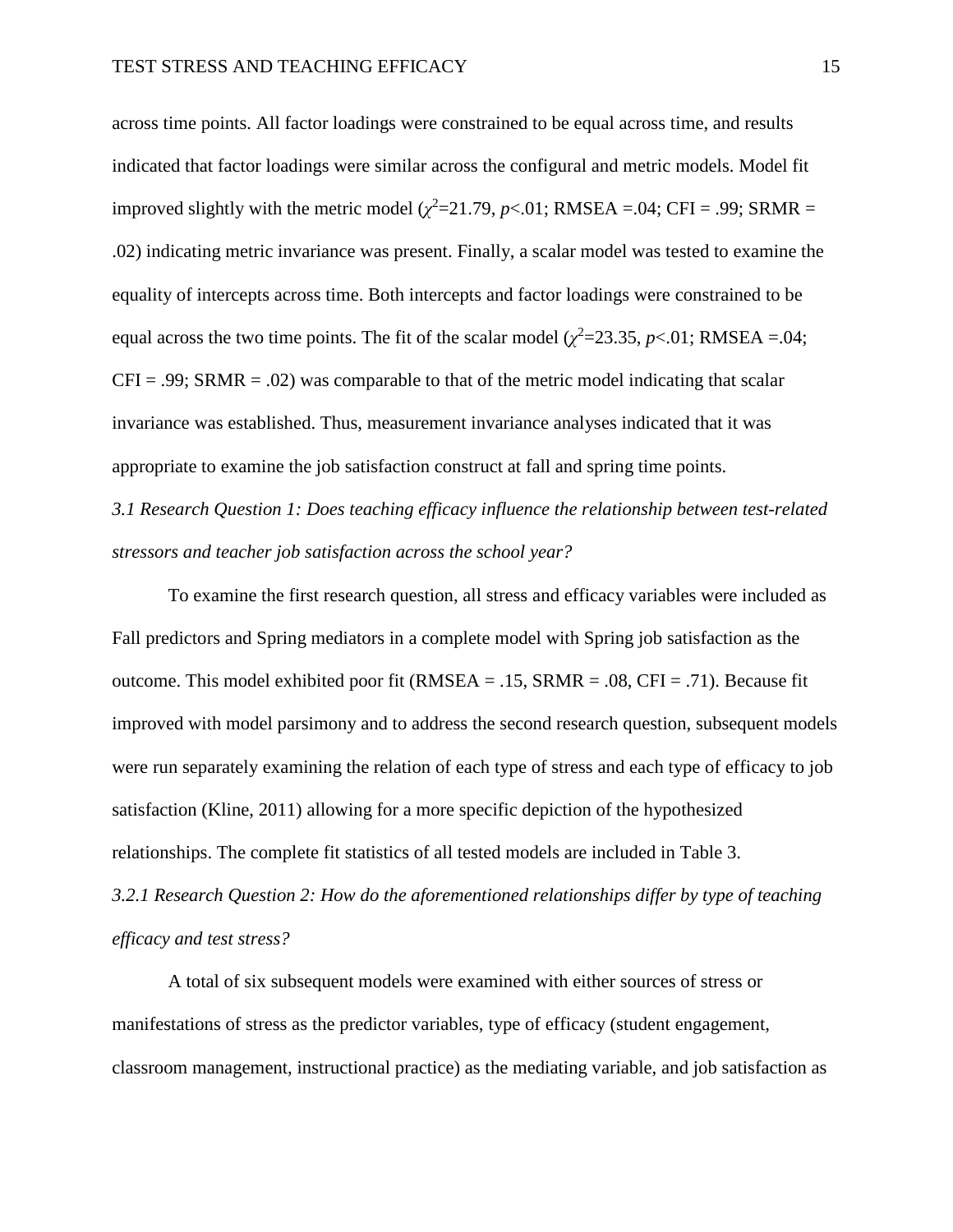the outcome. The results that follow are grouped by the type of teaching efficacy, and then type of test stress.

## *3.2.2 Efficacy in student engagement—sources of stress*

Estimates of indirect effects of Spring efficacy in student engagement on the relation between Fall sources of stress and Spring job satisfaction were significant after accounting for covariates ( $\beta = -$ .007,  $B = -0.004$ ; Figure 1). The model exhibited acceptable fit with the data according to RMSEA  $= .074$ , SRMR  $= .035$ , CFI  $= .931$ . There were significant direct effects of efficacy in student engagement ( $\beta$  = .08, B = .07) and sources of stress ( $\beta$  = -.06, B = .03) on job satisfaction. There was also a significant direct effect of sources of stress on efficacy in student engagement ( $\beta$  = - $.09, B = -.05$ .

### *3.2.3 Efficacy in student engagement—manifestations of stress*

The indirect effect of Spring efficacy in student engagement on the relation between Fall manifestations of stress and Spring job satisfaction was not significant. Overall model fit was acceptable, RMSEA = .069, SRMR = .034, CFI = .933. Regarding direct effects, there were significant relationships between efficacy in student engagement ( $\beta$  = .08, B = .07) and manifestations of stress ( $\beta$  = -.07, B = -.04) on job satisfaction, as well as a direct effect of manifestations of stress on efficacy in student engagement ( $B = -0.07$ ,  $B = -0.04$ ).

## *3.2.4 Efficacy in classroom management—sources of stress*

With the inclusion of covariates, the indirect effect of Spring efficacy in classroom management between Fall sources of stress and Spring job satisfaction was significant ( $\beta = -0.02$ ,  $\beta =$  $-0.01$ ; Figure 2). Fit statistics indicated the model was acceptable, RMSEA = .076, SRMR = .039, CFI = .929. There were significant direct effects of efficacy in classroom management ( $\beta$  = .11,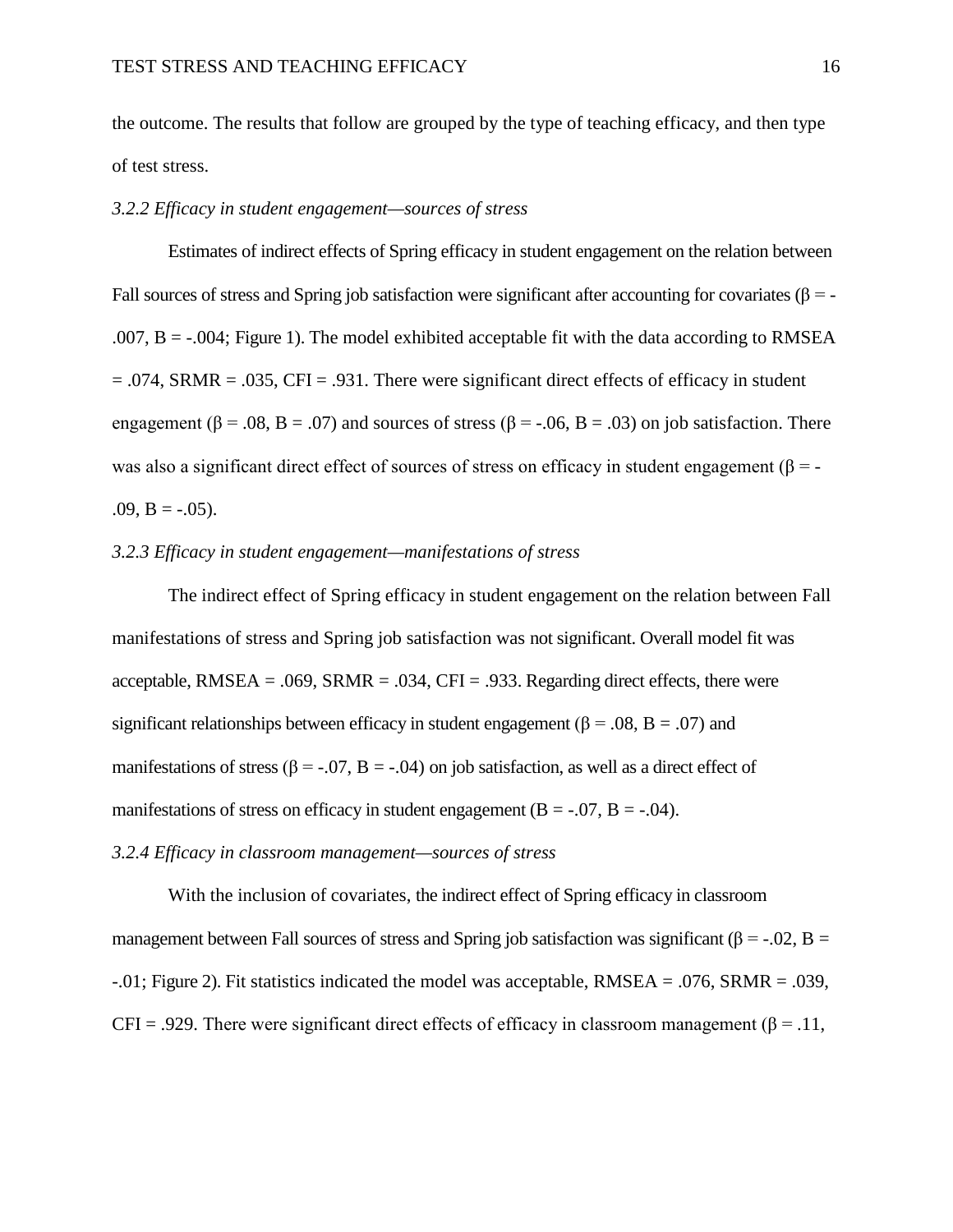B = .10) and sources of stress ( $\beta$  = -.06, B = -.03) on job satisfaction, and sources of stress on efficacy in classroom management ( $\beta$  = -.14, B = -.08).

#### *3.2.5 Efficacy in classroom management—manifestations of stress*

Similarly, estimates of the indirect effect of Spring efficacy in classroom management on the relation between Fall manifestations of stress and Spring job satisfaction was significant after accounting for covariates ( $\beta = -0.01$ ,  $B = -0.007$ ; Figure 2). The model exhibited acceptable fit, RMSEA = .067, SRMR = .037, CFI = .938. There were significant direct effects of efficacy in classroom management ( $\beta$  = .11, B = .10) and manifestations of stress ( $\beta$  = -.07, B = -.03) on job satisfaction. In addition, there was a significant direct effect of manifestations of stress on efficacy in classroom management  $(β = -.13, B = -.07)$ .

## *3.2.6 Efficacy in instructional practice—sources and manifestations of stress*

The indirect effects of Spring efficacy in instructional practices on the relation between Fall sources of stress or Fall manifestation of stress with Spring job satisfaction were not significant. Model fit for both the sources of stress model (RMSEA = .047, SRMR = .023, CFI = .969) and manifestations of stress model ( $RMSEA = .035$ ,  $SRMR = .019$ ,  $CFI = .981$ ) was deemed to be acceptable. There were significant direct effects of efficacy in instructional practice ( $\beta$  = .06, B = .07) and sources of stress ( $\beta$  = -.06, B = -.03) on job satisfaction. However, the direct effect of sources of stress on efficacy in instructional practices was not significant. There were significant direct effects of efficacy in instructional practice (β = .06, B = .07) and manifestations of stress (β = - $.07, B = -.03$ ) on job satisfaction. There was also a direct effect of manifestations of stress on efficacy in instructional practice ( $β = -.07$ ,  $B = -.03$ ).

### **4. Discussion**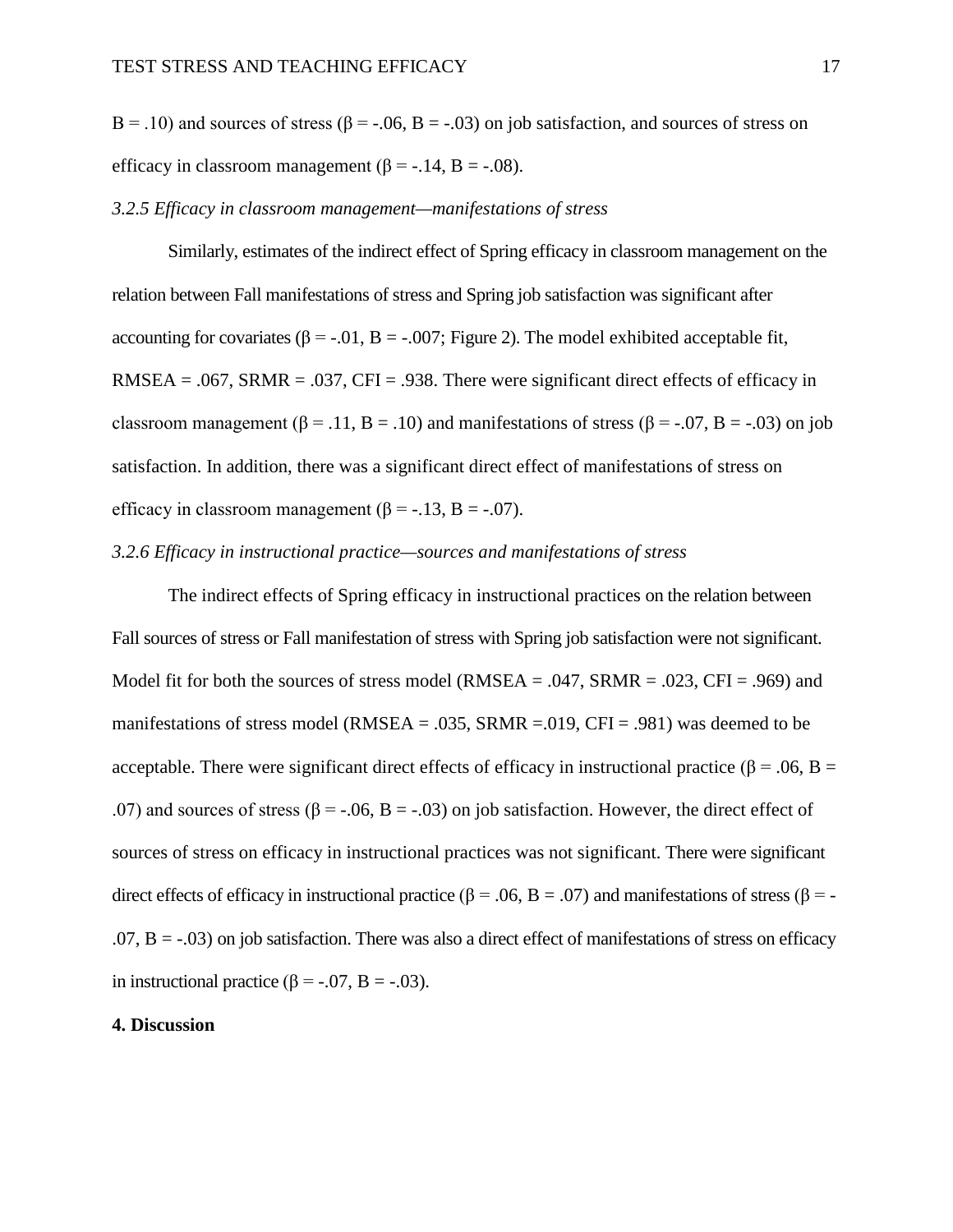Since the implementation of test-based accountability policies, educators have been subject to increasing pressures. These stressors may in turn, negatively influence job satisfaction and lead to teacher turnover. However, teaching efficacy may be an important variable in understanding the link between job stressors and satisfaction. As such, a primary goal of the present investigation was to examine the role of teaching efficacy within the relationship of *testrelated* stress and job satisfaction across the academic year (Fall and Spring). A model inclusive of all variables was not viable thus the hypothesized relationships were examined across six statistical models, allowing for a more parsimonious depiction of the variable relationships.

Across all of the tested models, there were significant direct effects from test stress to job satisfaction. This finding builds upon and extends beyond the extant literature in two ways. First, much prior research has suggested a link between teacher stress and job satisfaction (e.g., Berryhill, Linney, & Fromewick, 2009; Roeser et al., 2013; Schwarzer & Hallum, 2008). Given the increased use of tests within important educational decisions (e.g., teacher performance evaluation, student promotion and advancement), results from the present investigation is the first known to link *test specific stress* (rather than teacher stress more generally) to job satisfaction, particularly with the inclusion of important demographic covariates (e.g., years of experience, number of test preparation hours, grade level taught). In other words, the implementation of test-based accountability policies may, in part, be related to greater teacher stress and subsequently lower job satisfaction. Second, many previous studies that examined teacher stress and job satisfaction used a single time point (e.g., Author, 2015; Klassen & Chiu, 2000; Skaalvik & Skaalvik, 2009). Notably, this study examined the influence of test stress in the Fall as related to job satisfaction (and teaching efficacy) in the Spring. Teachers reporting testrelated stress in the Fall were more likely to report lower job satisfaction towards the end of the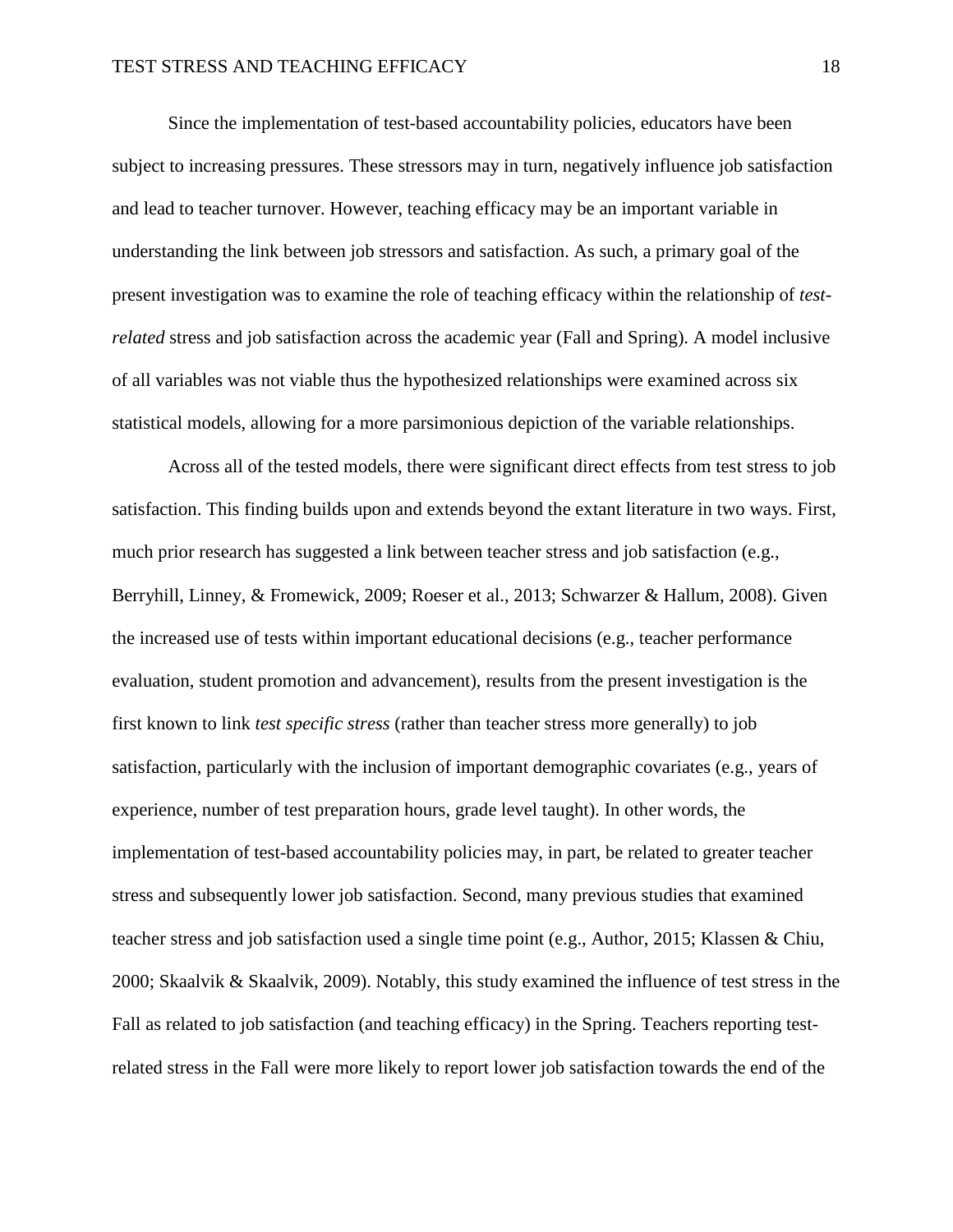academic year. Despite annual testing often taking place in the Winter or Spring of the academic year, Fall test stress had a negative relationship to job satisfaction suggesting that test stress may be present (and significant) throughout the entire academic year, and educators may benefit from early and frequent emotional supports (Curby et al., 2013).

Similarly, all three domains of teaching efficacy (classroom management, instructional practices, student engagement) were positively related to job satisfaction. These results are consistent with prior research on the relative importance of teaching efficacy for wellbeing and job satisfaction (Klassen & Chiu, 2010; Tschannen-Moran & Woolfolk Hoy, 2001; Woolfolk Hoy & Burke-Spero, 2005). However, the role of teaching efficacy as an explanatory factor from test stress to job satisfaction was variable, and partially dependent on type of test stress. For example, the indirect effect of efficacy for student engagement was significant between *sources*  of test stress and job satisfaction, but not *manifestations* of test stress. Teachers may be more likely to report higher manifestations of stress as the test approaches in the Spring, whereas sources of test stress remain relatively constant throughout the academic year.

The current results suggest differing relationships of test stress with job satisfaction based upon type of perceived capability (i.e., efficacy). For example, data from the current study support the notion that teachers who perceived themselves to be capable of effective classroom management were less likely to report lower job satisfaction as a result of test stress. This is consistent with prior research on the influence of classroom management on teacher wellbeing (Egyed & Short, 2006; Klassen & Chiu, 2010) as classroom management is of particular concern for many teachers. Teachers who may be less effective at classroom management often perceived themselves to be less effective teachers more generally, and may be even more susceptible to the influence of test-related stressors on job satisfaction.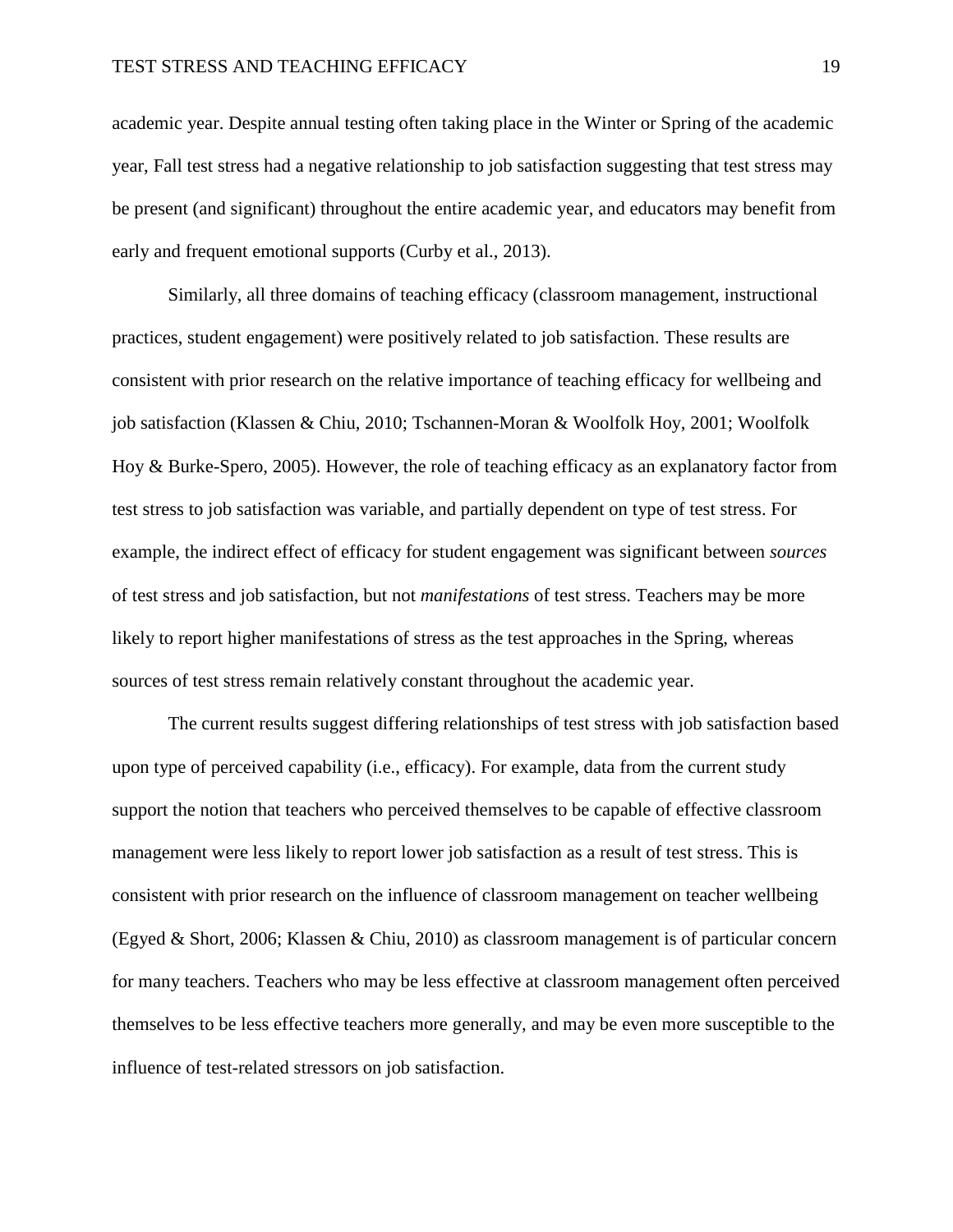Interestingly, efficacy of instructional practices was not indirectly related to the relationship of either sources or manifestations of test stress with job satisfaction. This was contrary to initial hypotheses. Prior research had identified stress as related to negative instructional practices (Putwain & Best, 2012) and quality of instructional practices with job satisfaction (Crossman & Harris, 2006). One explanation may be due to the measurement of perceived *capability* to utilize effective instructional practices, rather than actual use of instructional practices. Research has suggested that there are few reliable measures of teacher instructional practices (Reddy, Fabiano, Dudek, & Hsu, 2013), and the TSES instead reflects a perception of capability. Moreover, the perception of effective instructional practices may be less salient in the stress-job satisfaction relationship than is capability to manage classroom disruptions and motivate or engage students. However, teachers may be more accurate reporters of perceived efficacy in classroom management and student engagement, than instructional practices.

#### **5. Limitations and Future Research**

The present study has several limitations. First, all participants are from one Southeastern state in the United States. Given that the use of standardized test scores in making important educational decisions may vary between states with various accountability policies, further research with a broader sample may increase the generalizability of the findings. The consequences of accountability policies may differentially influence educators that teacher in "tested" grades, such as early elementary (not tested) and later middle school (tested). Likewise, the sample may not be representative to educators outside of the United States. However, it is typical in many European and Asian countries to use student test scores for accountability purposes (Rothberg, 2006), and therefore similar findings may be expected. The generalizability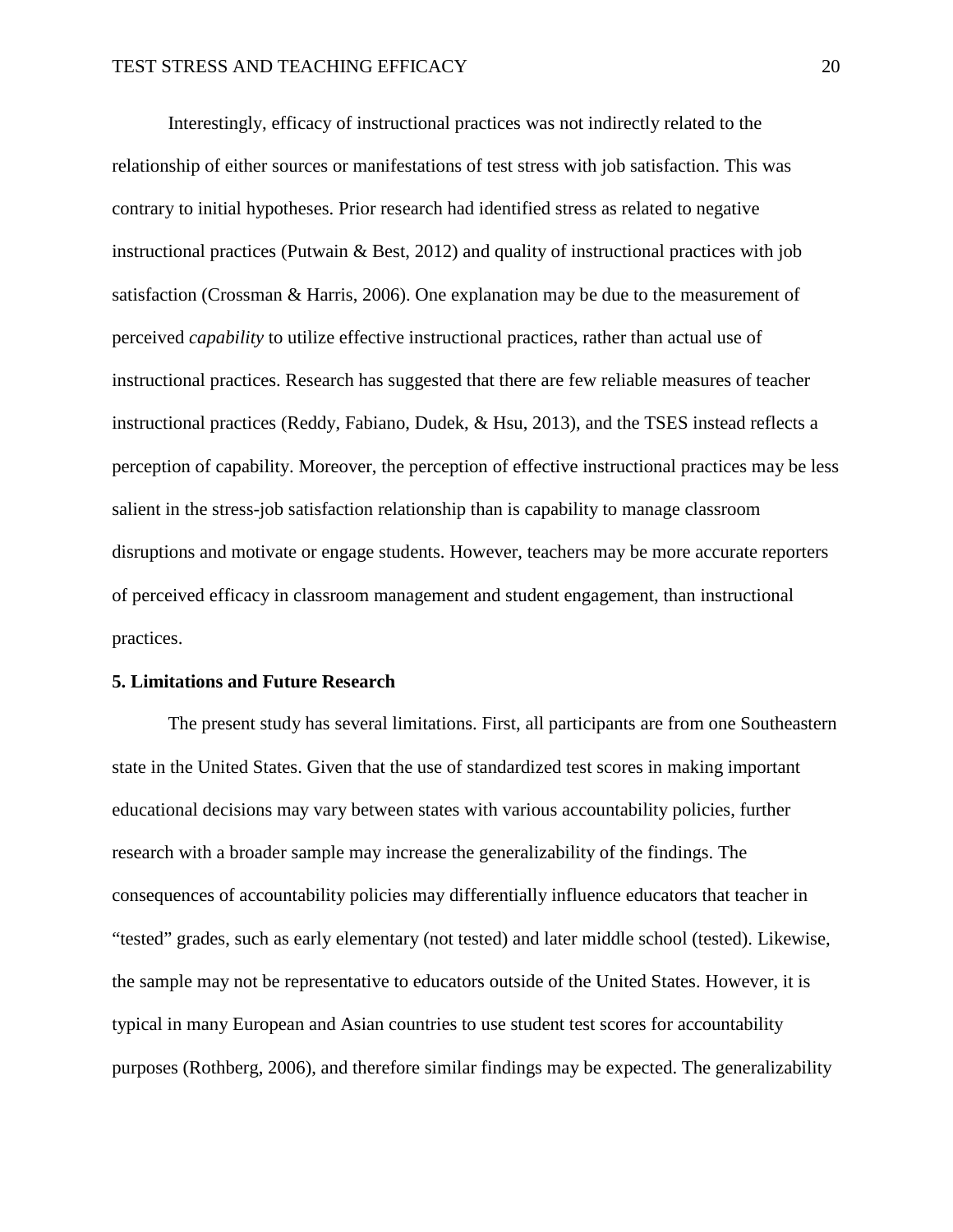of the study may also have been limited by the nature of recruiting participants through email solicitation. Approximately 15% of educators in the previous investigation responded to the current survey at both time points. There is a possibility that response bias occurred, as teachers that chose to respond may have differing perceptions than the general population of teachers. Common method variance may also present a potential limitation given the electronic survey design (e.g., job satisfaction measured via three-self report questions).

While the current study built on extant literature by linking teacher test stress, selfefficacy, and job satisfaction across two time points, this methodology did not allow the researchers to infer causality. The examined mediational effects, while significant, were relatively small and caution should be exercised when generalizing conclusions. It should also be noted that efficacy was not examined as a moderator of the hypothesize relationships. For example, it may be the case that differing levels of efficacy result in different relationships between stress and job satisfaction. Additionally, test-related teacher stress, job satisfaction, and teaching efficacy may vary significantly throughout the school year. For instance, test stress may be more salient in the Spring, as testing periods approach. However, given the finding that Fall test stress is negatively related to Spring job satisfaction, the measurement of test stress in the Fall provides important new insight. Nonetheless, future research should consider more frequent measurement of each of the variables. The findings may also be limited by the fact that six models were run separately, as a model that included all variables was not feasible. However, it was found that fit improved with model parsimony, and so these separate analyses provide valuable information surrounding the relation of each form of stress and efficacy to job satisfaction. Lastly, future research should examine the potential moderating influence of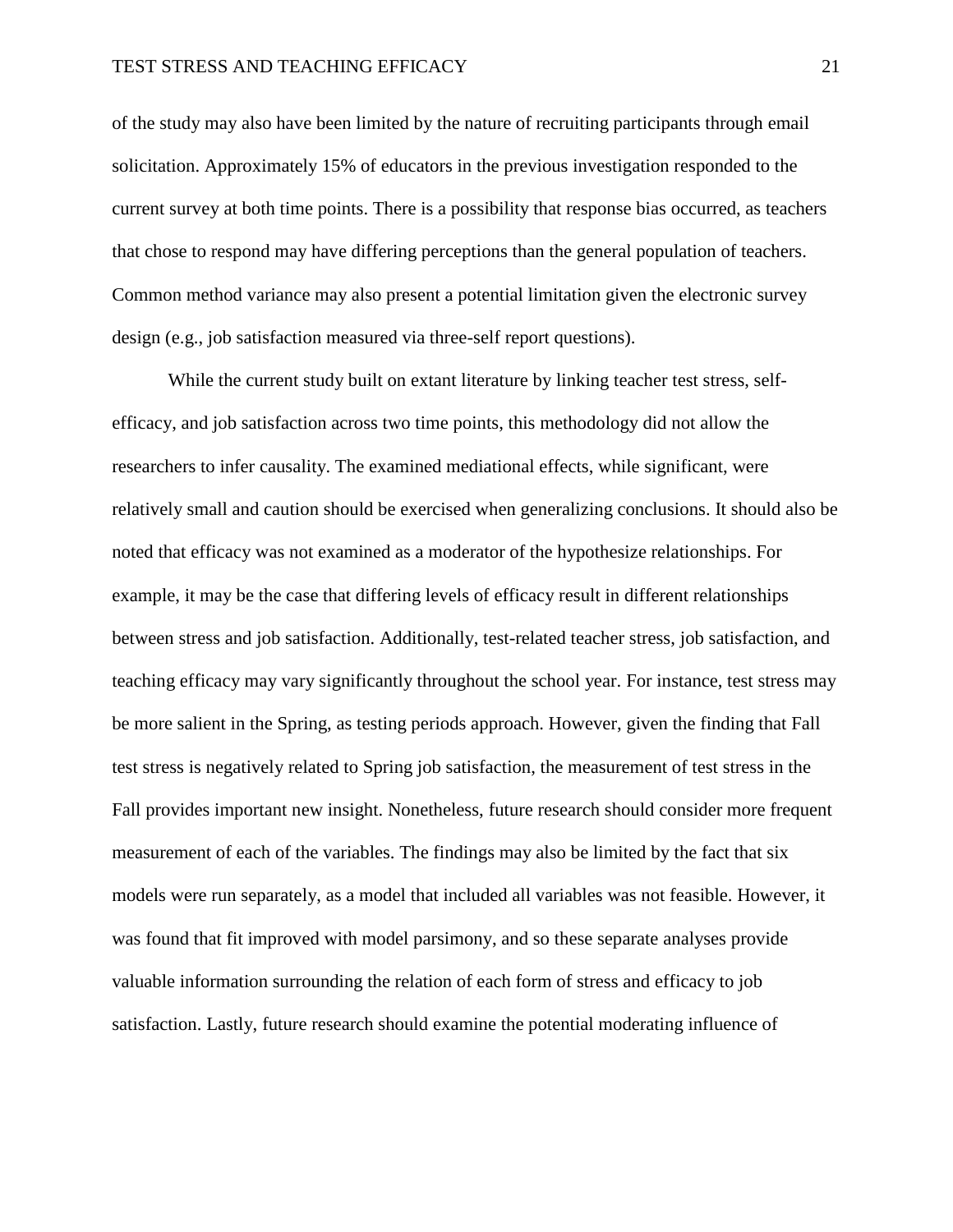teaching efficacy (e.g., Schwarzer & Hallum, 2008) between stressors and job satisfaction to more specifically target intervention resources.

## **6. Conclusions**

The primary aim of this study was to examine the relationship between teacher test stress and job satisfaction, including the potential influence of teaching efficacy, within a high-stakes, test-based accountability context. Findings underscored the predictive relationship of test stress across the academic year on job satisfaction, and identified efficacy in classroom management and efficacy in student engagement as mediating factors. Strengthening teachers' efficacy may be an important component to helping educators cope with the stressors brought forth by testbased accountability policies.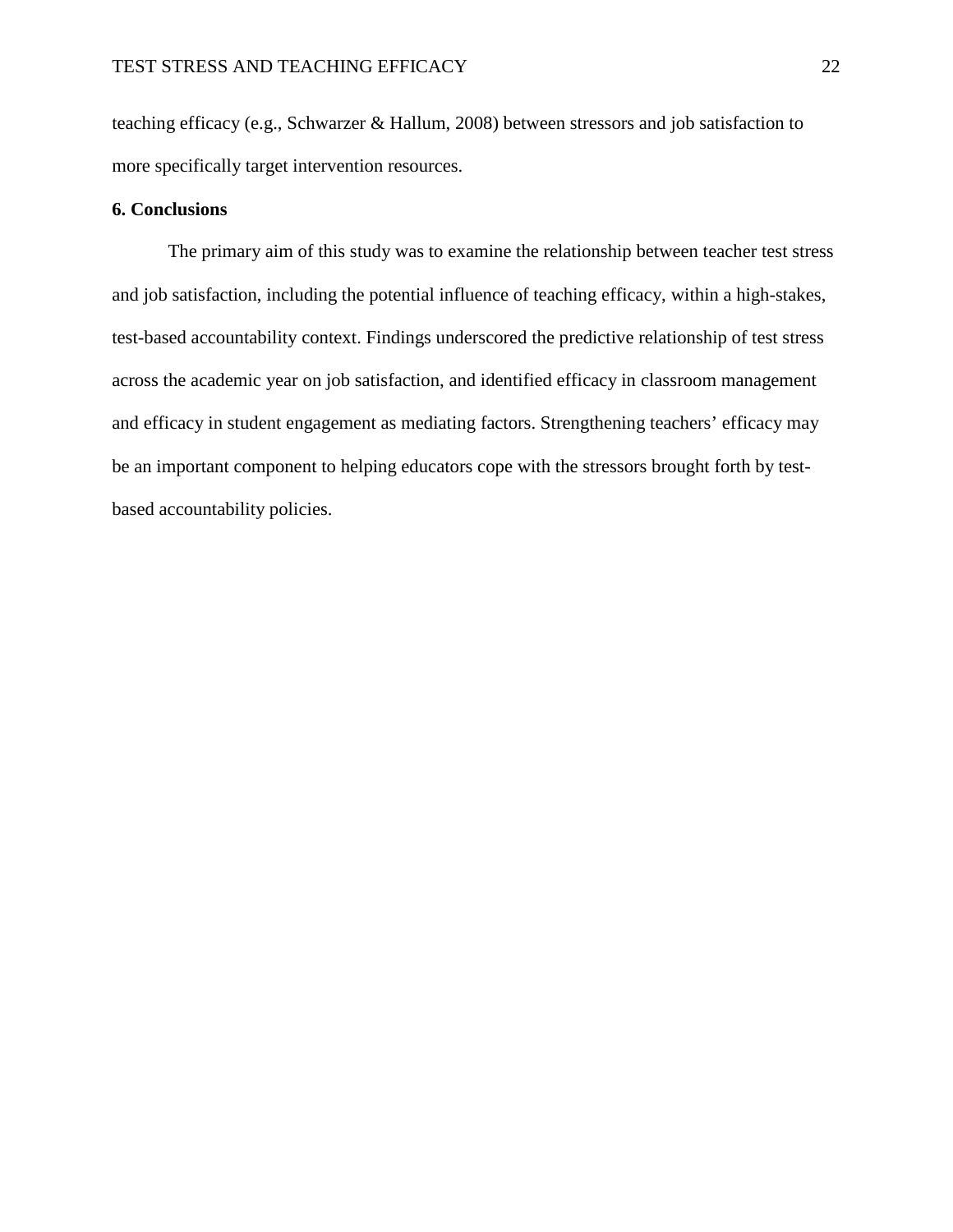#### **References**

- Baker, E. L., Barton, P. E., Darling-Hammond, L., Haertel, E., Ladd, H. F., Linn, R. L., ... & Shepard, L. A. (2010). Problems with the Use of Student Test Scores to Evaluate Teachers. EPI Briefing Paper# 278. *Economic Policy Institute*.
- Bakker, A. B., & Demerouti, E. (2007). The job demands-resources model: State of the art. *Journal of Managerial Psychology, 22*, 309–328.
- Bandura, A. (2006). Guide for constructing self-efficacy scales. *Self-efficacy beliefs of adolescents*, *5*(307-337).

Bandura, A. (1997). *Self-efficacy: The exercise of control*. Macmillan.

- Barksdale-Ladd, M. A., & Thomas, K. F. (2000). What's at stake in high-stakes testing teachers and parents speak out. *Journal of Teacher Education*, *51*(5), 384-397. doi:10.1177/0022487100051005006
- Bentler, P. M. (1990). Comparative fit indexes in structural models. *Psychological Bulletin*, *107*(2), 238. doi:10.1037/0033-2909.107.2.238

Bentler, P. M. (1995). *EQS structural equations program manual*. Multivariate Software.

- Berryhill, J., Linney, J. A., & Fromewick, J. (2009). The effects of educational accountability on teachers: Are policies too stress provoking for their own good?. *International Journal of Education Policy and Leadership*, *4*(5), 1-14.
- Billingsley, B. S., & Cross, L. H. (1992). Predictors of commitment, job satisfaction, and intent to stay in teaching: A comparison of general and special educators. *The Journal of Special Education*, *25*(4), 453-471. doi:10.1177/002246699202500404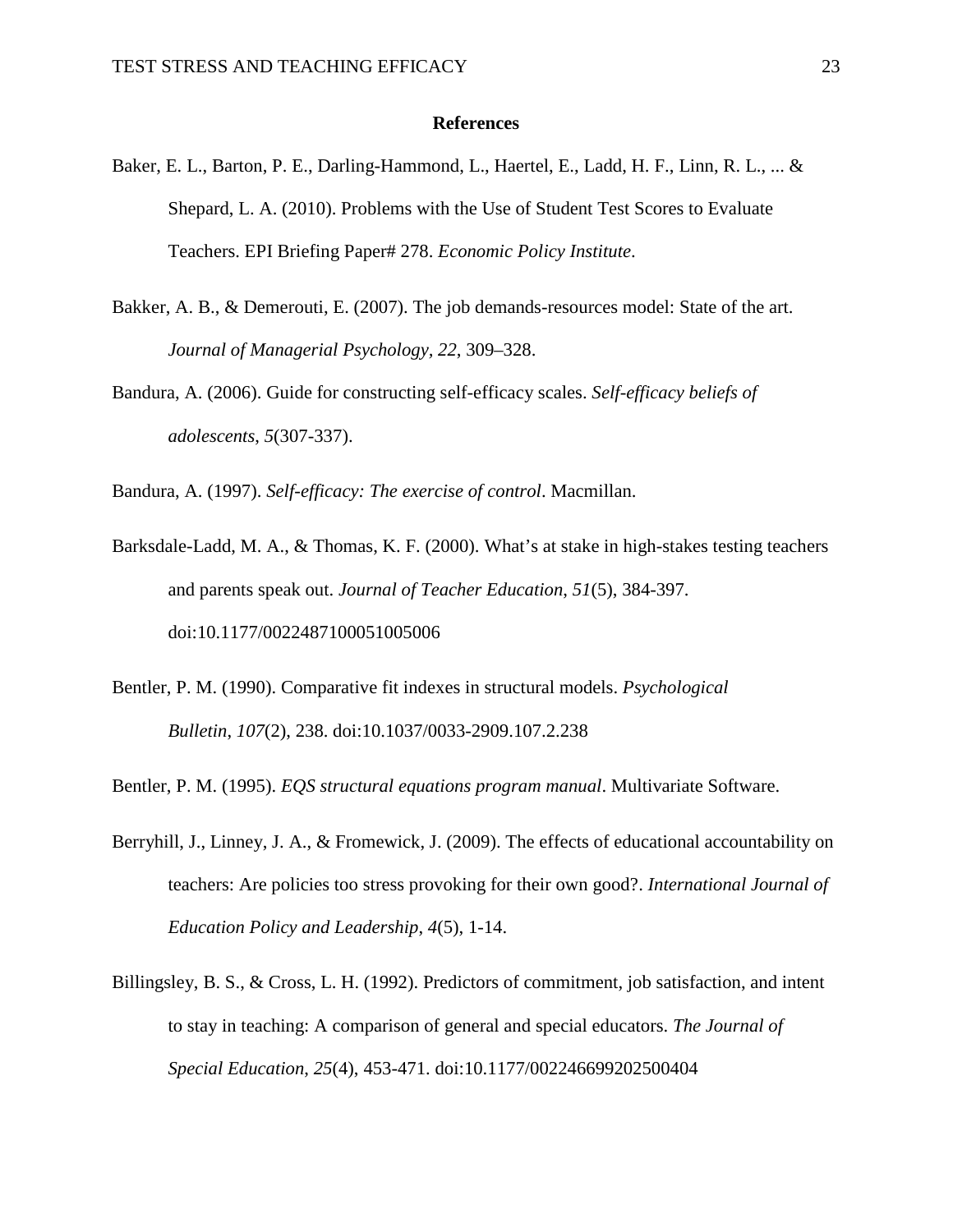- Caprara, G. V., Barbaranelli, C., Borgogni, L., & Steca, P. (2003). Efficacy beliefs as determinants of teachers' job satisfaction. *Journal of Educational Psychology*, *95*(4), 821. doi:10.1037/0022-0663.95.4.821
- Caprara, G. V., Barbaranelli, C., Steca, P., & Malone, P. S. (2006). Teachers' self-efficacy beliefs as determinants of job satisfaction and students' academic achievement: A study at the school level. *Journal of School Psychology*, *44*(6), 473-490. doi:10.1016/j.jsp.2006.09.001
- Chaplain, R. P. (2008). Stress and psychological distress among trainee secondary teachers in England. *Educational Psychology*, *28*(2), 195-209. doi:10.1080/01443410701491858
- Collie, R. J., Shapka, J. D., & Perry, N. E. (2012). School climate and social–emotional learning: Predicting teacher stress, job satisfaction, and teaching efficacy. *Journal of Educational Psychology*, *104*(4), 1189. doi:10.1037/a0029356
- Corcoran, S. P. (2010). Can Teachers Be Evaluated by Their Students' Test Scores? Should They Be? The Use of Value-Added Measures of Teacher Effectiveness in Policy and Practice. Education Policy for Action Series. *Annenberg Institute for School Reform at Brown University (NJ1)*.
- Crossman, A., & Harris, P. (2006). Job satisfaction of secondary school teachers. *Educational Management Administration & Leadership*, *34*(1), 29-46. doi:10.1177/1741143206059538
- Cucchiara, M. B., Rooney, E., & Robertson-Kraft, C. (2015). "I've never seen people work so hard!" Teachers' working conditions in the early stages of school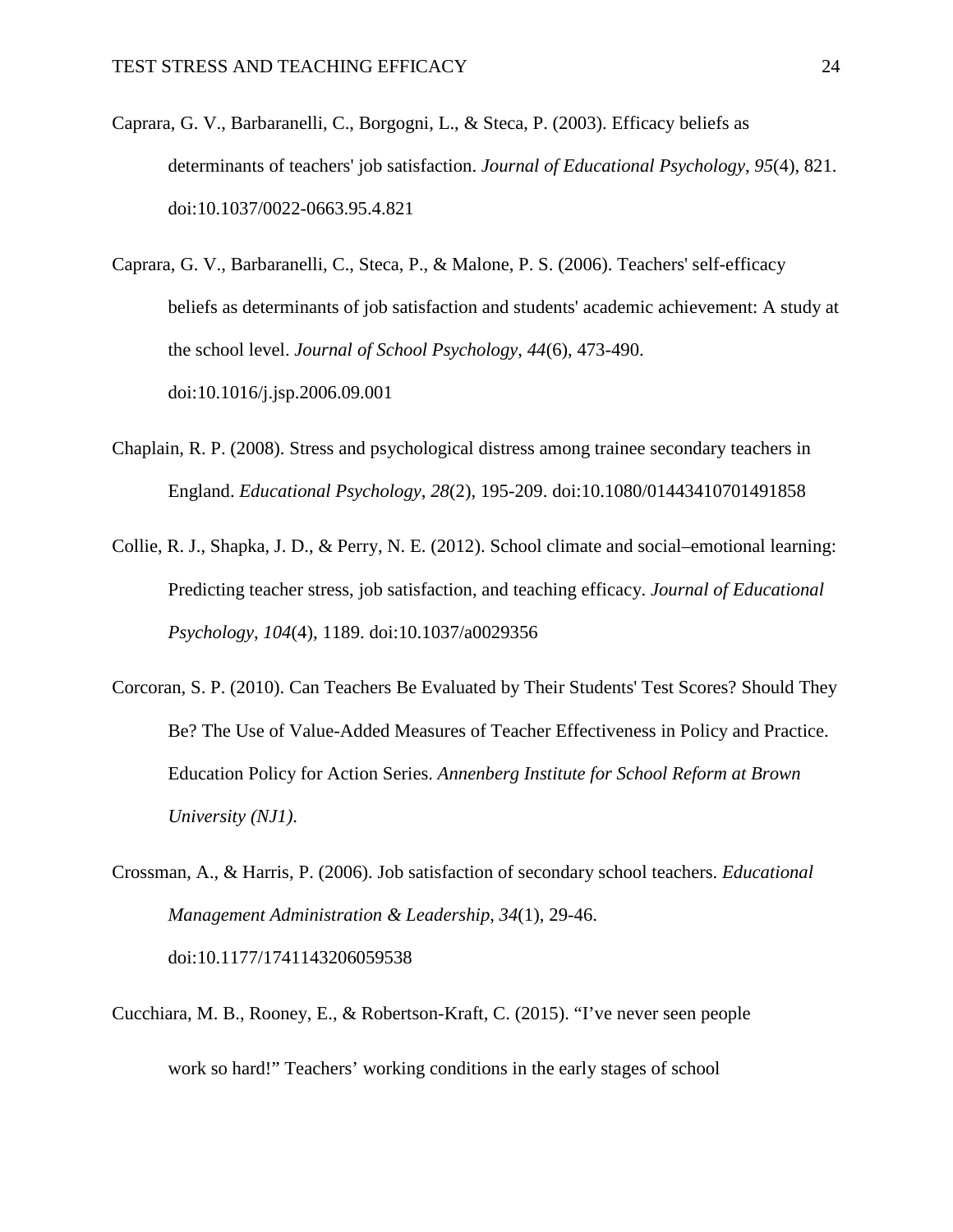turnaround. *Urban Education*, 50(3), 259-287.

- Curby, T. W., Rimm-Kaufman, S. E., & Abry, T. (2013). Do emotional support and classroom organization earlier in the year set the stage for higher quality instruction. *Journal of School Psychology*, *51*(5), 557-569. doi:10.1016/j.jsp.2013.06.001
- Egyed, C. J., & Short, R. J. (2006). Teacher self-efficacy, burnout, experience and decision to refer a disruptive student. *School Psychology International*, *27*(4), 462-474. doi:10.1177/0143034306070432
- Fimian, M. J., & Fastenau, P. S. (1990). The validity and reliability of the Teacher Stress Inventory: A re‐analysis of aggregate data. *Journal of Organizational Behavior*, *11*(2), 151-157. doi:10.1002/job.4030110206
- Grissom, J. A., Kalogrides, D., & Loeb, S. (2014). Using student test scores to measure principal performance. *Educational Evaluation and Policy Analysis*. doi:10.3102/0162373714523831
- Helms, A.D. (2013). Protest targets testing. *Charlotte Observer,*p.3b.
- Hu, L.-T., & Bentler, P. M. (1995). Evaluating model fit. In R. H. Hoyle (Ed.), Structural equation modeling: Concepts, issues, and applications. Thousand Oaks, CA: Sage.
- Ingersoll, R. M., & Smith, T. M. (2003). The wrong solution to the teacher shortage. *Educational Leadership*, *60*(8), 30-33. doi:10.1.1.182.106
- Ingersoll, R. M. (2001). Teacher turnover and teacher shortages: An organizational analysis. *American Educational Research Journal*, *38*(3), 499-534. doi:10.3102/00028312038003499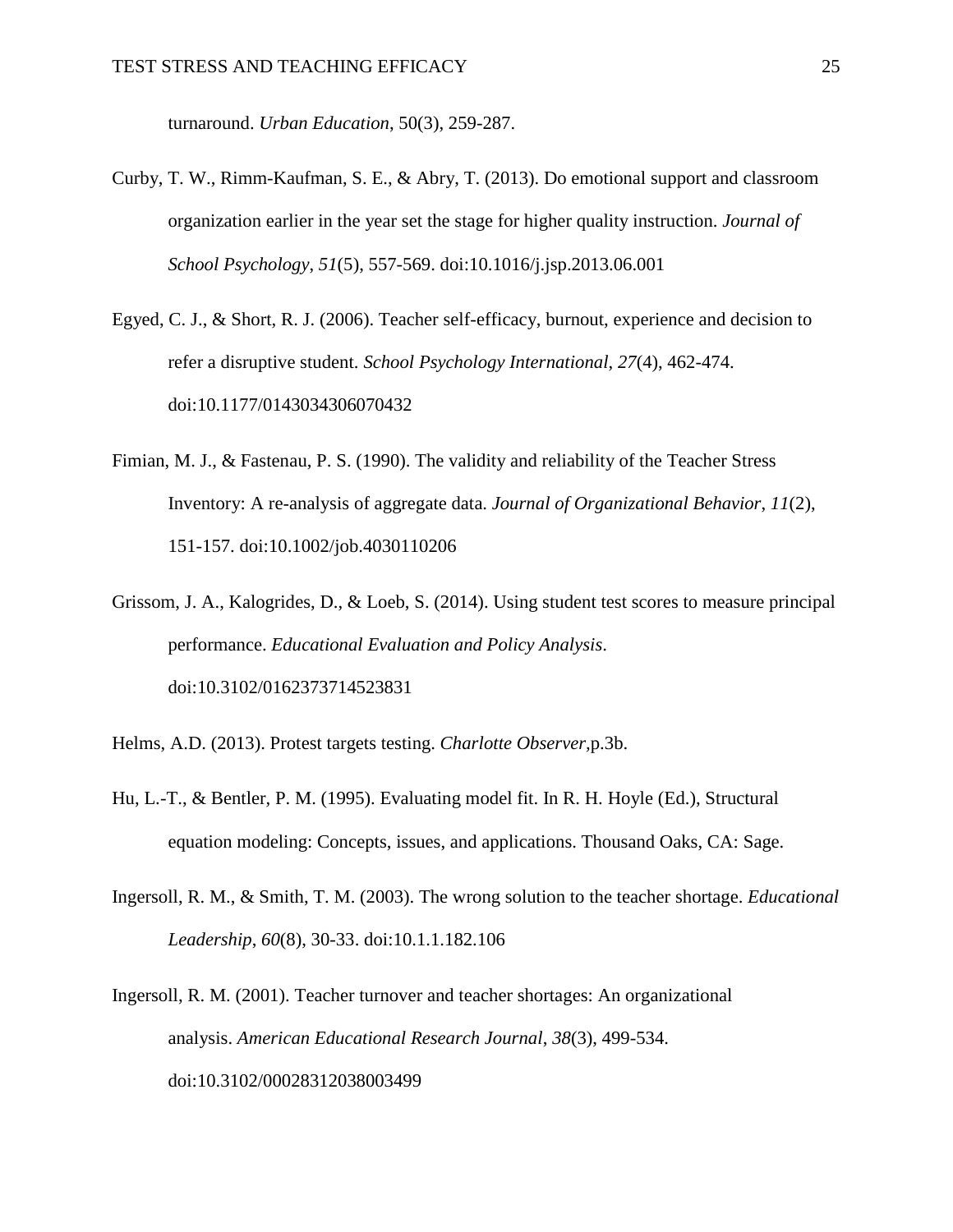- Jennett, H. K., Harris, S. L., & Mesibov, G. B. (2003). Commitment to philosophy, teacher efficacy, and burnout among teachers of children with autism. *Journal of Autism and Developmental Disorders*, *33*(6), 583-593. doi:10.1023/B:JADD.0000005996.19417.57
- Judge, T. A., Thoresen, C. J., Bono, J. E., & Patton, G. K. (2001). The job satisfaction–job performance relationship: A qualitative and quantitative review. *Psychological Bulletin*, *127*(3), 376. doi:10.1037/0033-2909.127.3.376
- Kersaint, G. (2005). Teacher attrition: A costly loss to the nation and to the states. *Alliance for Excellent Education.* Issue Brief. August. Retrieved from http://all4ed.org/wpcontent/uploads/2007/06/TeacherAttrition.pdf
- Klassen, R. M., & Chiu, M. M. (2010). Effects on teachers' self-efficacy and job satisfaction: Teacher gender, years of experience, and job stress. *Journal of Educational Psychology*, *102*(3), 741. doi:10.1037/a0019237
- Klassen, R. M., Bong, M., Usher, E. L., Chong, W. H., Huan, V. S., Wong, I. Y. F., et al. (2009). Exploring the validity of a teachers' self-efficacy scale in five countries. *Contemporary Educational Psychology,* 34, 67e76. doi:10.1016/j.cedpsych.2008.08.001
- Kline, R. B. (2011). Principles and practice of structural equation modeling (Third ed.). New York, NY: The Guildford Press.
- Koretz, D., & Hamilton, L. S. (2006). Testing for accountability in K-12.
- Kyriacou, C. (2001). Teacher stress: Directions for future research. *Educational Review*, *53*(1), 27-35. doi:10.1080/00131910120033628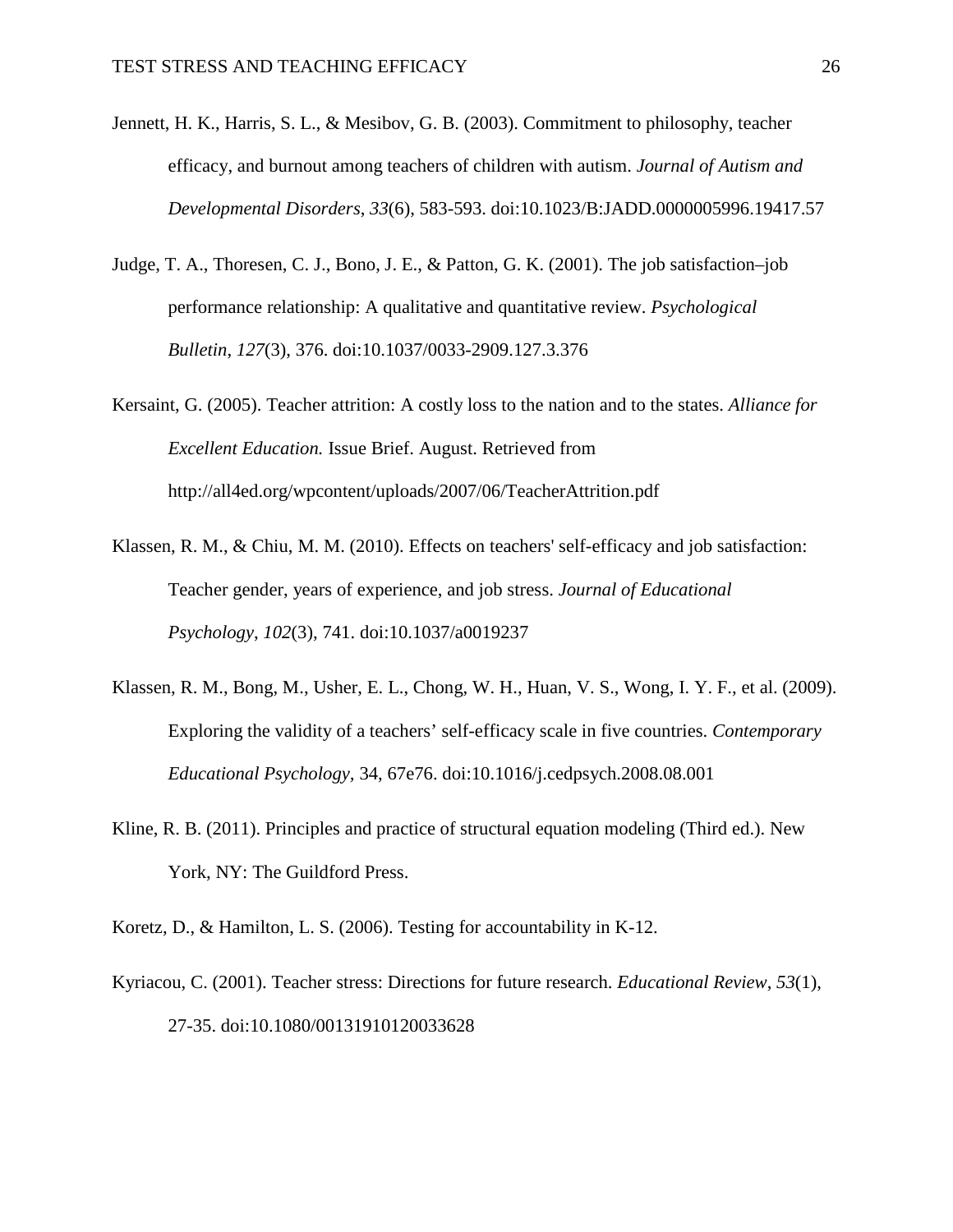- Lambert, R. G., McCarthy, C. J., & Abbott-Shim, M. (2001). Classroom appraisal of resources and demands, school-age version. *Atlanta: Head Start Quality Research Center*.
- Lazarus, R. S., & Folkman, S. (1984). Stress, appraisal, and coping. New York: Springer Pub. Co.
- Little, T. D., Jorgensen, T. D., Lang, K. M., & Moore, E. W. G. (2014). On the joys of missing data. *Journal of Pediatric Psychology, 39*(2)*,* 151-162. doi:10.1093/jpepsy/jst048
- Liu, X. S., & Ramsey, J. (2008). Teachers' job satisfaction: Analyses of the teacher follow-up survey in the United States for 2000–2001. *Teaching and Teacher Education*, *24*(5), 1173-1184. doi:10.1016/j.tate.2006.11.010
- Locke, E. A. (1969). What is job satisfaction?. *Organizational Behavior and Human Performance*, *4*(4), 309-336. doi:10.1016/0030-5073(69)90013-0
- Menken, K. (2006). Teaching to the test: How No Child Left Behind impacts language policy, curriculum, and instruction for English language learners. *Bilingual Research Journal*, *30*(2), 521-546. doi:10.1080/15235882.2006.10162888
- Muthén, L. K., & Muthén, B. O. BO 1998-2012. *Mplus user's guide*, *7*.
- Nevitt, J., & Hancock, G. (2001). Performance of bootstrapping approaches to model test statistics and parameter standard error estimation in structural equation modeling. *Structural Equation Modeling*, *8*(3), 353-377. doi:10.1207/S15328007SEM0803\_2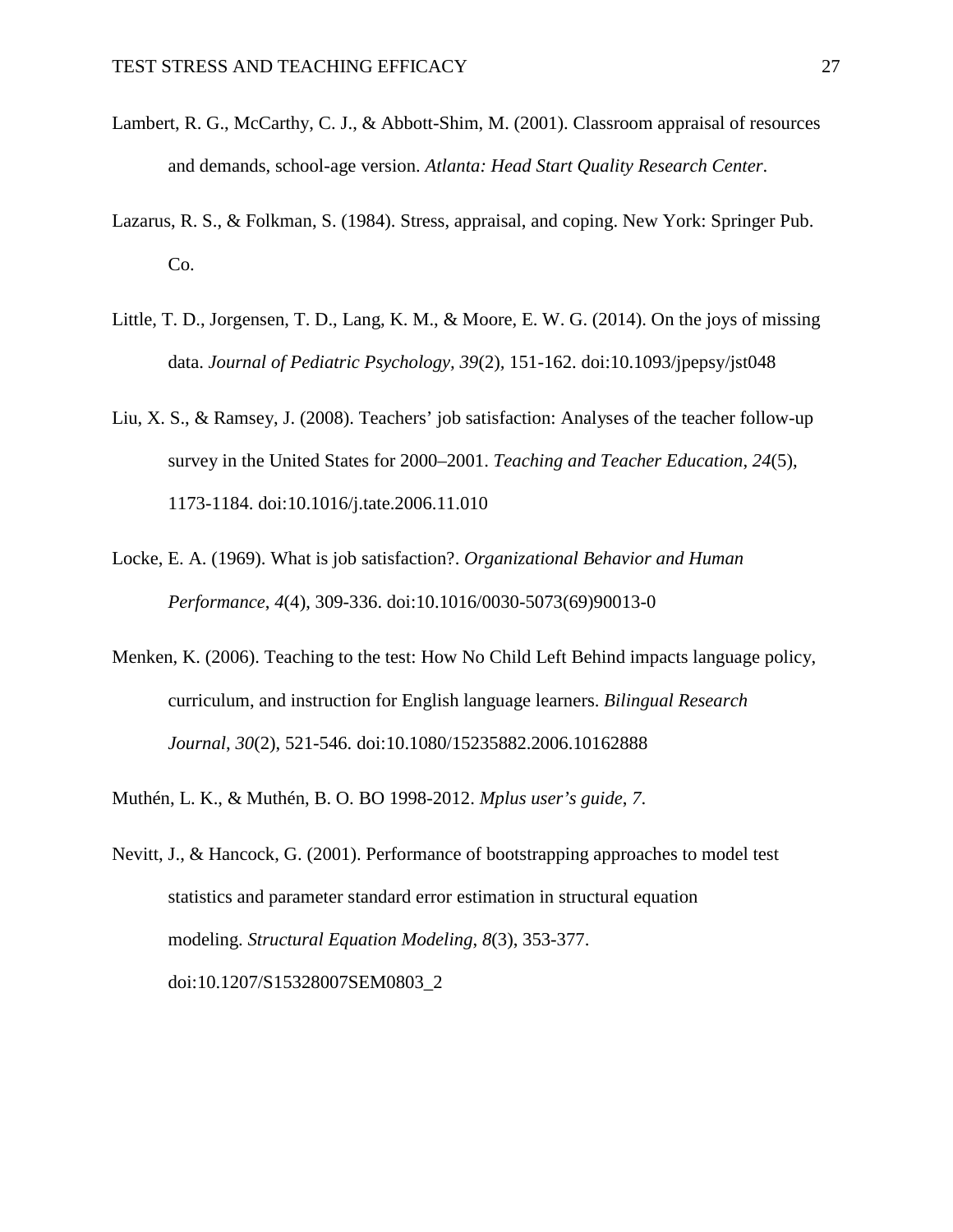- Nye, B., Konstantopoulos, S., & Hedges, L. V. (2004). How large are teacher effects?. *Educational Evaluation and Policy Analysis*, *26*(3), 237-257. doi:10.3102/01623737026003237
- Perie, M., & Baker, D. P. (1997). Job Satisfaction among America's Teachers: Effects of Workplace Conditions, Background Characteristics, and Teacher Compensation. Statistical Analysis Report.
- Putwain, D., & Best, N. (2012). Do highly test anxious students respond differentially to fear appeals made prior to a test?. *Research in Education*,*88*(1), 1-10. doi:10.7227/RIE.88.1.1
- Putwain, D. W., & Roberts, C. M. (2009). The development of an instrument to measure teachers' use of fear appeals in the GCSE classroom. *British Journal of Educational Psychology,* 79, 643–661. doi: 10.1348/000709909X426130.
- Raudenbush, S. W. (2004). What are value-added models estimating and what does this imply for statistical practice? *Journal of Educational and Behavioral Statistics,* 29, 121–129. doi:10.3102/ 10769986029001121
- Reddy, L. A., Fabiano, G., Dudek, C. M., & Hsu, L. (2013). Development and construct validity of the Classroom Strategies Scale-Observer Form. *School Psychology Quarterly*, *28*(4), 317. doi:10.1037/spq0000043
- Roeser, R. W., Schonert-Reichl, K. A., Jha, A., Cullen, M., Wallace, L., Wilensky, R., ... & Harrison, J. (2013). Mindfulness training and reductions in teacher stress and burnout: Results from two randomized, waitlist-control field trials. *Journal of Educational Psychology*, *105*(3), 787. doi:10.1037/a0032093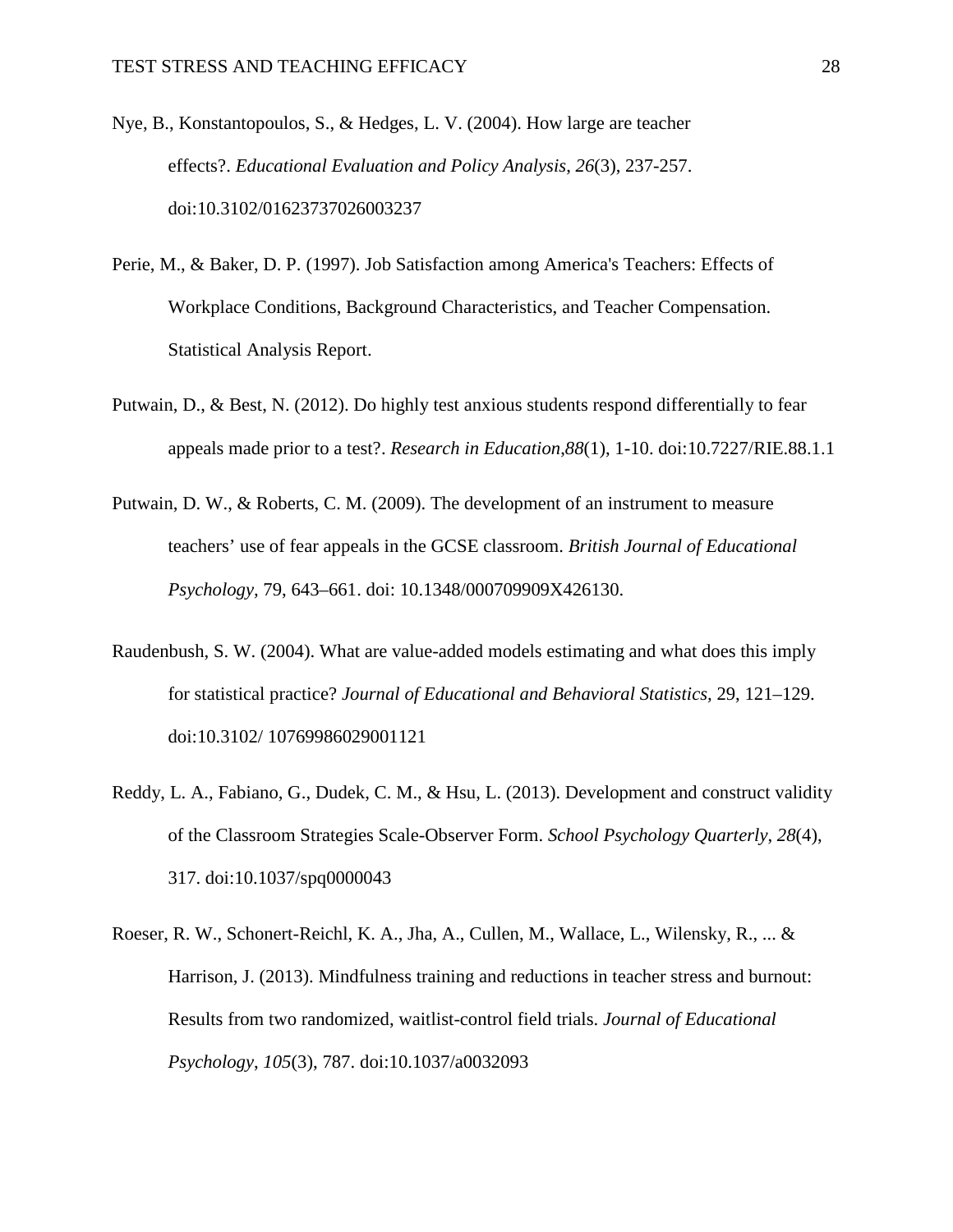- Saeki, E., Pendergast, L., Segool, N. K., & Nathaniel, P. (2015). Potential psychosocial and instructional consequences of the common core state standards: Implications for research and practice. *Contemporary School Psychology*, *19*(2), 89-97. doi:10.1007/s40688-014- 0043-5
- Schermelleh-Engel, K., Moosbrugger, H., & Müller, H. (2003). Evaluating the fit of structural equation models: Tests of significance and descriptive goodness-of-fit measures. *Methods of Psychological Research Online*, *8*(2), 23-74. doi: 10.1.1.509.4258
- Schwarzer, R., & Hallum, S. (2008). Perceived teacher self-efficacy as a predictor of job stress and burnout: Mediation analyses. *Applied Psychology*, *57*(s1), 152-171. doi:10.1111/j.1464-0597.2008.00359.x
- Schwarzer, R., & Jerusalem, M. (1995). Optimistic self-beliefs as a resource factor in coping with stress. In *Extreme Stress and Communities: Impact and Intervention* (pp. 159-177). Springer Netherlands. doi:10.1007/978-94-015-8486-9
- Skaalvik, E. M., & Skaalvik, S. (2009). Does school context matter? Relations with teacher burnout and job satisfaction. *Teaching and Teacher Education*, *25*(3), 518-524.
- Spielberger, C. D. (1989). State-Trait Anxiety Inventory: Bibliography (2nd ed.). Palo Alto, CA: Consulting Psychologists Press.
- Steiger, J. H., & Lind, J. C. (1980, May). Statistically based tests for the number of common factors. In *annual meeting of the Psychometric Society, Iowa City, IA* (Vol. 758).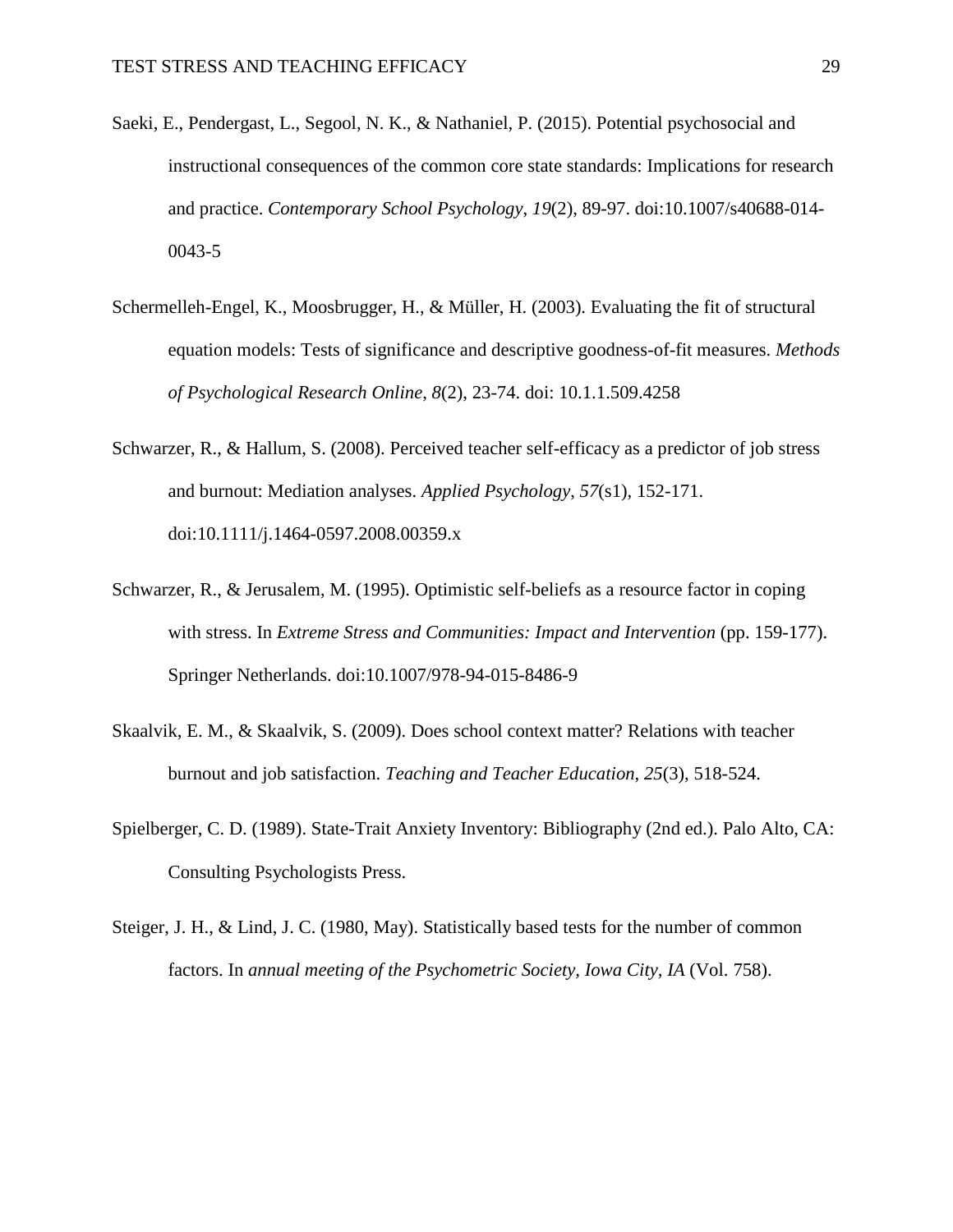Tschannen-Moran, M., & Woolkfolk Hoy, A. (2001). Teacher efficacy: Capturing an elusive construct. *Teaching and Teacher Education*, *17*(7), 783-805. doi:10.1016/S0742- 051X(01)00036-1

von der Embse, N., Kilgus, S.P., Solomon, H., Bowler, M., & Curtiss, C. (2015). Initial

development and factor structure of the Educator Test Stress Inventory*. Journal of Psychoeducational Assessment*. doi: 10.1177/0734282914548329.

Woolkfolk Hoy, A., & Spero, R. B. (2005). Changes in teacher efficacy during the early years of teaching: A comparison of four measures. *Teaching and Teacher Education*, *21*(4), 343- 356. doi:10.1016/j.tate.2005.01.007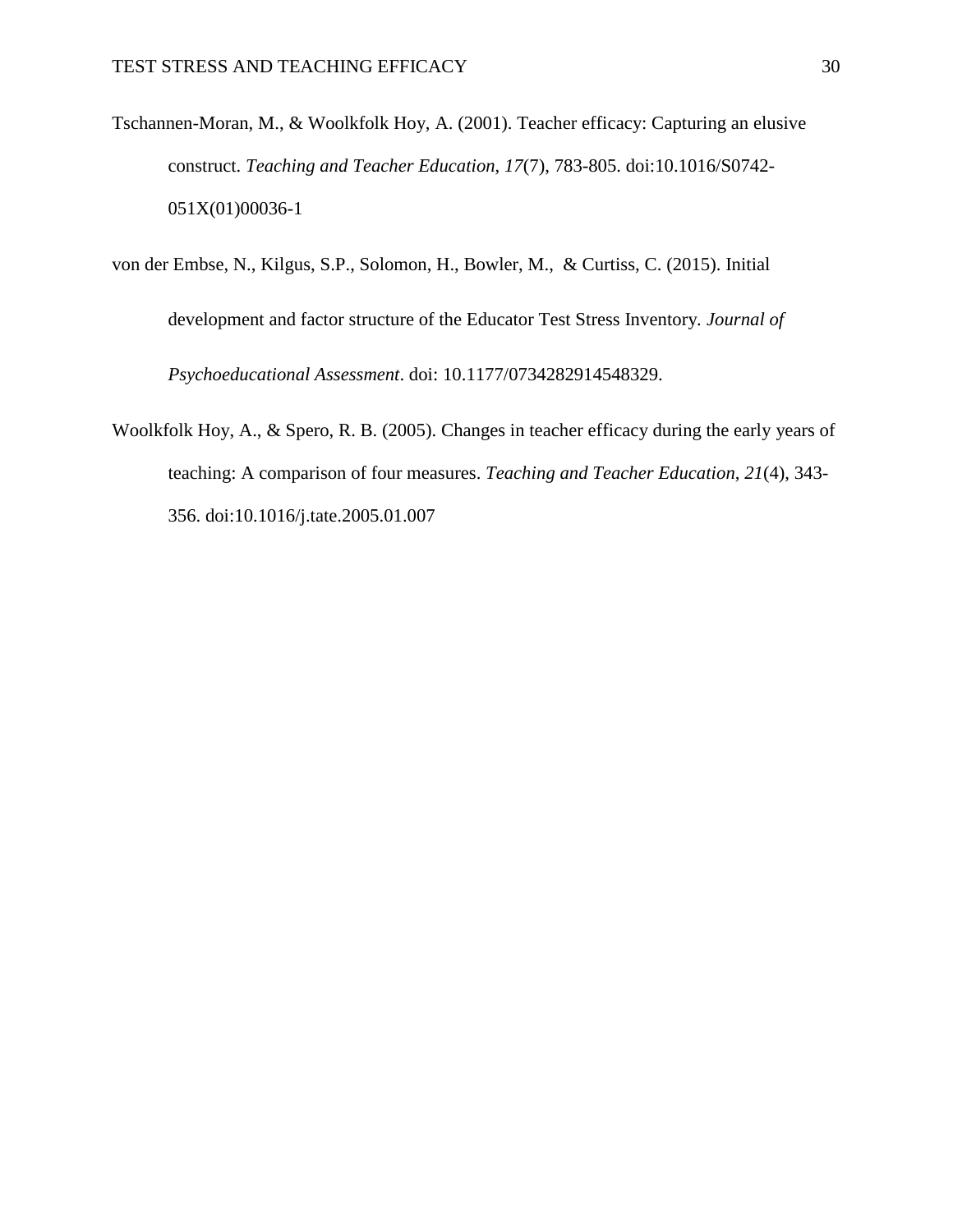| Descriptive Characteristics for Teacher Sample $(N=1,242)$ |
|------------------------------------------------------------|
|------------------------------------------------------------|

| Characteristic                                             | Sample Size (n) | Percentage     |
|------------------------------------------------------------|-----------------|----------------|
| Gender                                                     | 1,239           |                |
| Male                                                       | 247             | 19.9%          |
| Female                                                     | 992             | 80.1%          |
| <b>Education Level</b>                                     | 1,238           | $\overline{a}$ |
| Bachelor's degree                                          | 556             | 44.9%          |
| Master's degree                                            | 638             | 51.5%          |
| Doctoral degree                                            | 15              | 1.2%           |
| Other degree                                               | 29              | 2.3%           |
| Race/Ethnicity                                             | 1,234           |                |
| Caucasian                                                  | 1,110           | 90%            |
| African American                                           | 71              | 5.8%           |
| Hispanic/Latino                                            | 8               | 0.6%           |
| Asian/Pacific Islander                                     | 4               | 0.3%           |
| Native American                                            | 9               | 0.7%           |
| Other/Multiracial                                          | 32              | 2.6%           |
| <b>Grades Taught</b>                                       | 1,242           |                |
| $K-2$                                                      | 183             | 14.7%          |
| $3 - 5$                                                    | 276             | 22.2%          |
| $6 - 8$                                                    | 296             | 23.8%          |
| $9 - 12$                                                   | 487             | 39.2%          |
| Job performance evaluation<br>based on student test scores | 1,236           | -              |
| Yes                                                        | 872             | 70.6%          |
| N <sub>0</sub>                                             | 364             | 29.4%          |
| Prep hours per week                                        | 1,236           | $\overline{a}$ |
| 0 hours                                                    | 152             | 12.3%          |
| 1-4 hours                                                  | 549             | 44.4%          |
| 5-9 hours                                                  | 261             | 21.1%          |
| 10 or more hours                                           | 274             | 22.2%          |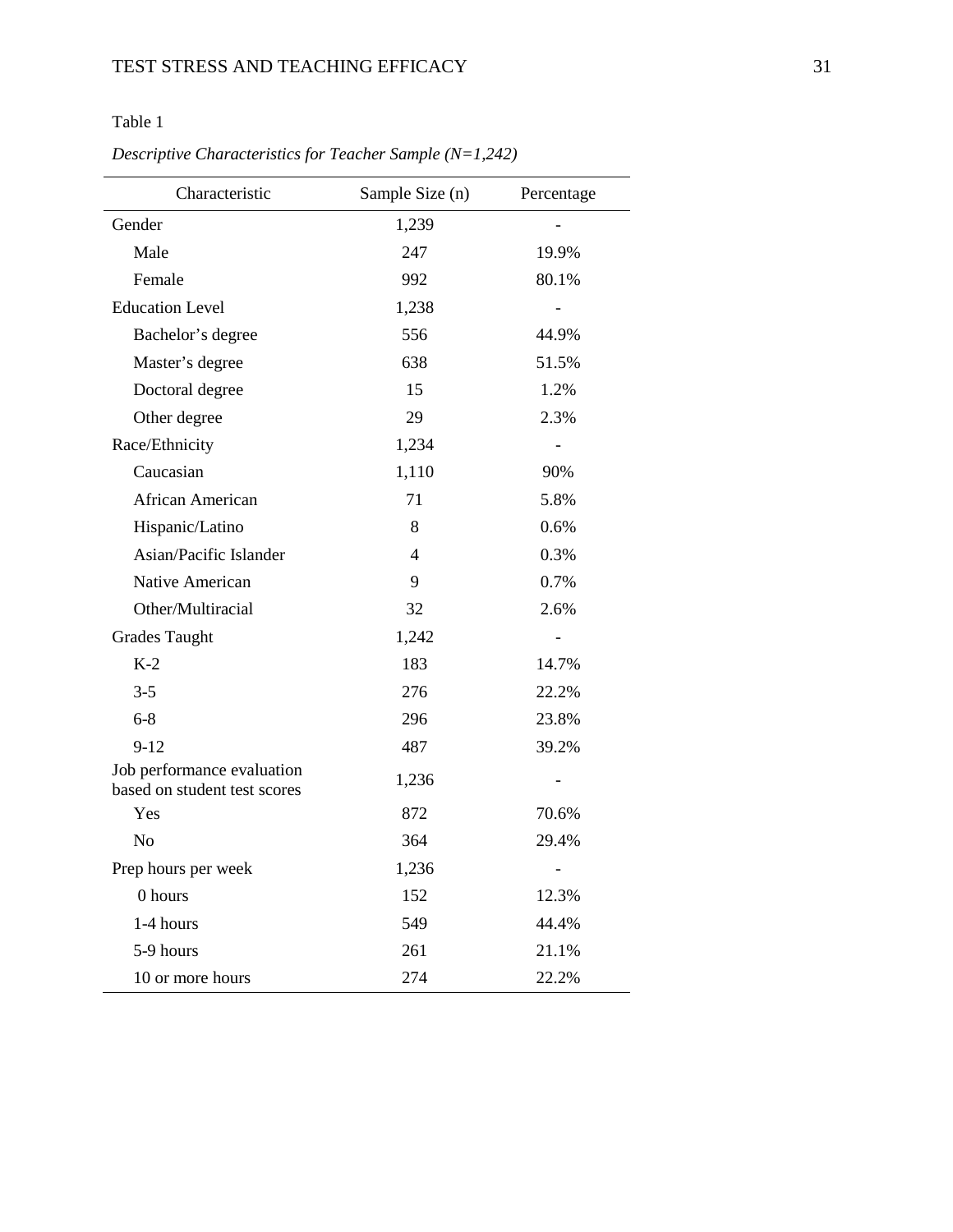*Correlations, Means, Standard Deviations, and Ranges for Stress, Efficacy, and Satisfaction Composites (N=1,242)*

|    |                                                     | 1               | 2               | 3               | $\overline{4}$  | 5               | 6               | 7              |
|----|-----------------------------------------------------|-----------------|-----------------|-----------------|-----------------|-----------------|-----------------|----------------|
| 1. | <b>Fall Sources of Stress</b>                       |                 |                 |                 |                 |                 |                 |                |
| 2. | <b>Fall Manifestations of</b><br><b>Stress</b>      | $.66**$         |                 |                 |                 |                 |                 |                |
| 3. | Spring Efficacy in<br><b>Student Engagement</b>     | $-10**$         | $-.07*$         |                 |                 |                 |                 |                |
| 4. | Spring Efficacy in<br><b>Classroom Management</b>   | $-14**$         | $-13**$         | $.54**$         |                 |                 |                 |                |
| 5. | Spring Efficacy in<br><b>Instructional Practice</b> | .00             | $-.05$          | $.42**$         | .44**           |                 |                 |                |
| 6. | Spring Job Satisfaction                             | $-.37**$        | $-.36**$        | $.26**$         | $.31**$         | $.13**$         |                 |                |
| 7. | <b>Fall Job Satisfaction</b>                        | $-41**$         | $-40**$         | $.27**$         | $.29**$         | $.09**$         | $.73**$         |                |
|    | Mean<br>(SD)                                        | 17.11<br>(4.59) | 15.37<br>(5.17) | 13.64<br>(2.72) | 15.91<br>(2.64) | 15.91<br>(2.64) | 10.18<br>(2.49) | 9.84<br>(2.53) |
|    | Range                                               | $5 - 25$        | $6 - 30$        | $4 - 20$        | $4 - 20$        | $9 - 20$        | $3-15$          | $3-15$         |

*Note*. *p* <.05. \*, *p* <.01. \*\*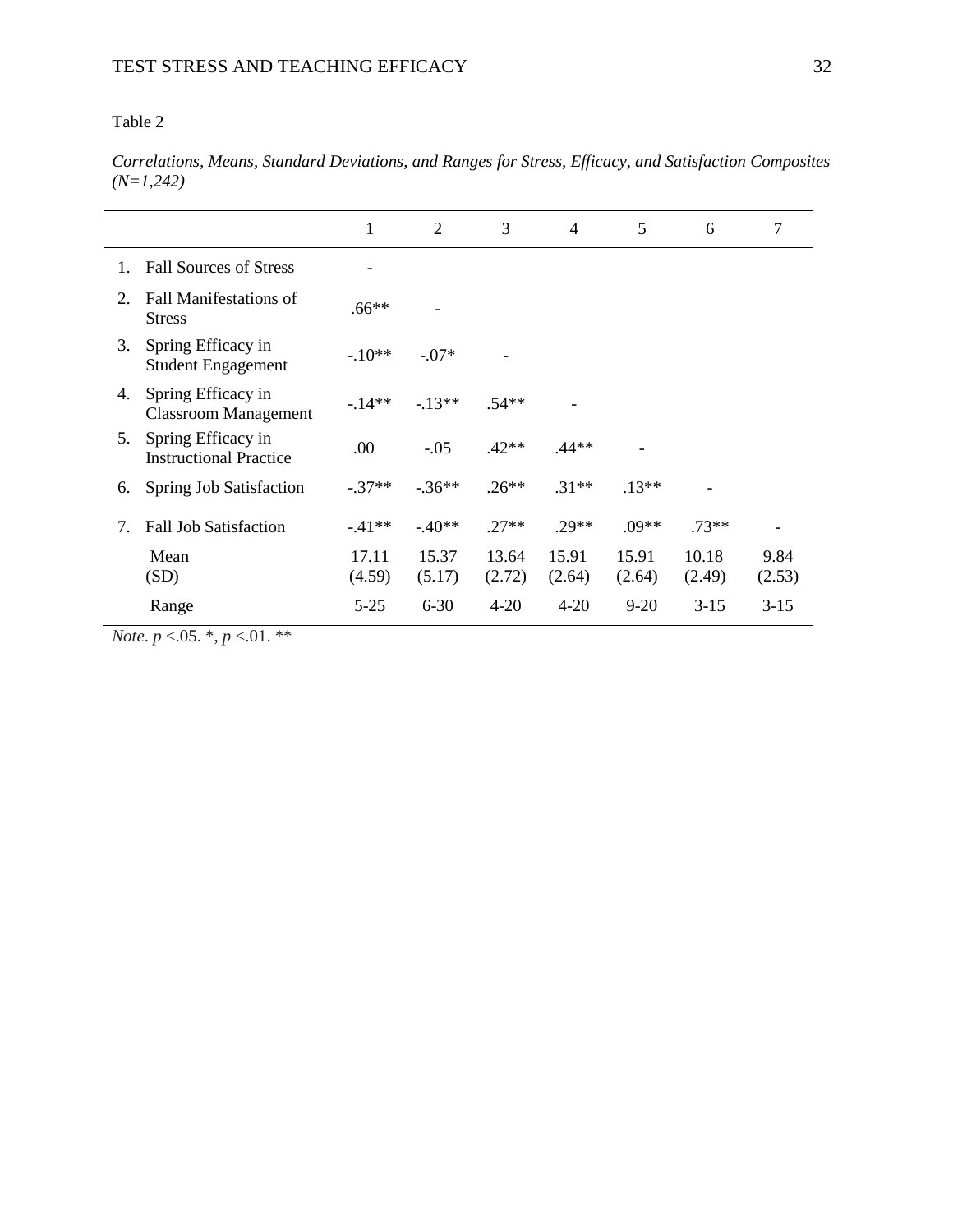### *Fit statistics for the seven models*

|                                                               | $\chi^2$ | DF | <b>RMSEA</b> | 90% CI      | <b>SRMR</b> | <b>CFI</b> | Fit        |
|---------------------------------------------------------------|----------|----|--------------|-------------|-------------|------------|------------|
| <b>Total Model</b>                                            | 963.33   | 33 | .15          | $.14 - .16$ | .08         | .71        | Poor       |
| Student Engagement and<br>Sources of Stress                   | 131.39   | 17 | .07          | $.06-09$    | .04         | .93        | Acceptable |
| Student Engagement and<br><b>Manifestations of Stress</b>     | 117.00   | 17 | .07          | $.06 - .08$ | .02         | .93        | Acceptable |
| Classroom Management and<br>Sources of Stress                 | 130.93   | 16 | .08          | $.06-09$    | .04         | .93        | Acceptable |
| Classroom Management and<br><b>Manifestations of Stress</b>   | 106.19   | 16 | .07          | $.06 - .08$ | .04         | .94        | Acceptable |
| <b>Instructional Practice and</b><br>Sources of Stress        | 63.91    | 17 | .05          | $.04 - 06$  | .02         | .97        | Acceptable |
| Instructional Practice and<br><b>Manifestations of Stress</b> | 43.02    | 17 | .04          | $.02 - .05$ | .02         | .98        | Acceptable |

*Note*. DF = degrees of freedom; RMSEA = root mean square estimate of approximation; CI = confidence interval; SRMR = standardized root mean square residual; CFI = comparative fit index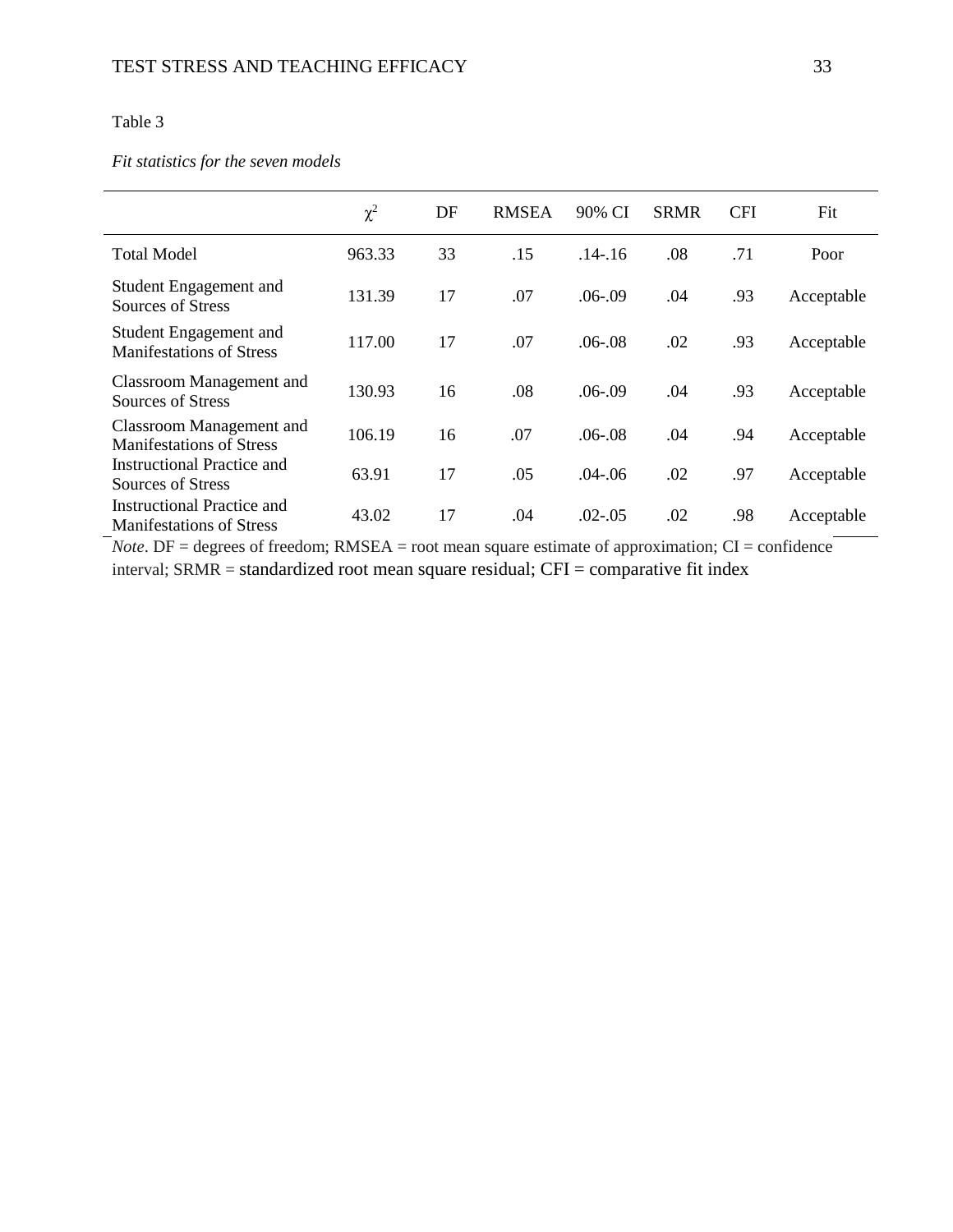*Indirect and direct effects models examining the influence of spring efficacy in student engagement on the relation between fall sources and manifestations of stress and spring job satisfaction*

|                                          | Direct Effects on Job Satisfaction               |          |                  | Direct Effects on Job Satisfaction               |                                     |          |                  |  |  |
|------------------------------------------|--------------------------------------------------|----------|------------------|--------------------------------------------------|-------------------------------------|----------|------------------|--|--|
|                                          | $\, {\bf B}$                                     | β        | 95 % CI          |                                                  | $\, {\bf B}$                        | β        | 95 % CI          |  |  |
| Fall job satisfaction                    | $0.651***$                                       | 0.674    | $0.607 - 0.694$  | <b>Fall Job Satisfaction</b>                     | $0.657***$                          | 0.679    | 0.613-0.701      |  |  |
| Grade level                              | 0.021                                            | 0.031    | $-0.005 - 0.048$ | Grade level                                      | 0.024                               | 0.035    | $-0.002 - 0.05$  |  |  |
| Years of teaching<br>experience          | $0.016*$                                         | 0.054    | $0.004 - 0.026$  | Years of teaching<br>experience                  | $0.016**$                           | 0.054    | $0.004 - 0.027$  |  |  |
| Prep hours                               | $-0.069$                                         | $-0.033$ | $-0.153 - 0.014$ | Prep hours                                       | $-0.059$                            | $-0.029$ | $-0.145 - 0.026$ |  |  |
| Job performance<br>evaluation            | $-0.236*$                                        | $-0.044$ | $-0.457 - 0.012$ | Job performance<br>evaluation                    | $-0.192$                            | $-0.036$ | $-0.421 - 0.037$ |  |  |
| <b>Efficacy</b> in Student<br>Engagement | $0.074***$                                       | 0.082    | 0.037-0.111      | <b>Efficacy</b> in Student<br>Engagement         | $0.073***$                          | 0.080    | $0.035 - 0.11$   |  |  |
| Manifestations of<br><b>Stress</b>       | $-0.035**$                                       | $-0.074$ | $-0.056 - 0.014$ | Sources of Stress                                | $-0.034**$                          | $-0.064$ | $-0.059 - 0.009$ |  |  |
|                                          | Indirect Effect on Job Satisfaction              |          |                  |                                                  | Indirect Effect on Job Satisfaction |          |                  |  |  |
| Manifestations of<br><b>Stress</b>       | $-0.003$                                         | $-.006$  | $-.006 - 0.000$  | Sources of<br><b>Stress</b>                      | $-0.004*$                           | $-0.007$ | $-0.008 - 0.001$ |  |  |
|                                          | Direct Effects on Efficacy in Student Engagement |          |                  | Direct Effects on Efficacy in Student Engagement |                                     |          |                  |  |  |
| Grade level                              | $-0.132***$                                      | $-0.172$ | $-0.177 - 0.087$ | Grade level                                      | $-0.130***$                         | $-0.169$ | $-0.175 - 0.086$ |  |  |
| Years of teaching<br>experience          | $-0.008$                                         | $-0.025$ | $-0.026 - 0.009$ | Years of teaching<br>experience                  | $-0.008$                            | $-0.026$ | $-0.026 - 0.009$ |  |  |
| Gender (female)                          | $0.432*$                                         | 0.064    | 0.024-0.843      | Gender (female)                                  | $0.417*$                            | 0.061    | 0.013-0.826      |  |  |
| Prep hours                               | $-0.006$                                         | $-0.029$ | $-0.203 - 0.069$ | Prep hours                                       | $-0.045$                            | $-0.020$ | $-0.183 - 0.09$  |  |  |
| <b>Job Performance</b><br>evaluation     | $-0.460**$                                       | $-0.077$ | $-0.797 - 0.114$ | <b>Job Performance</b><br>evaluation             | $-0.377*$                           | $-0.063$ | $-0.721 - 0.019$ |  |  |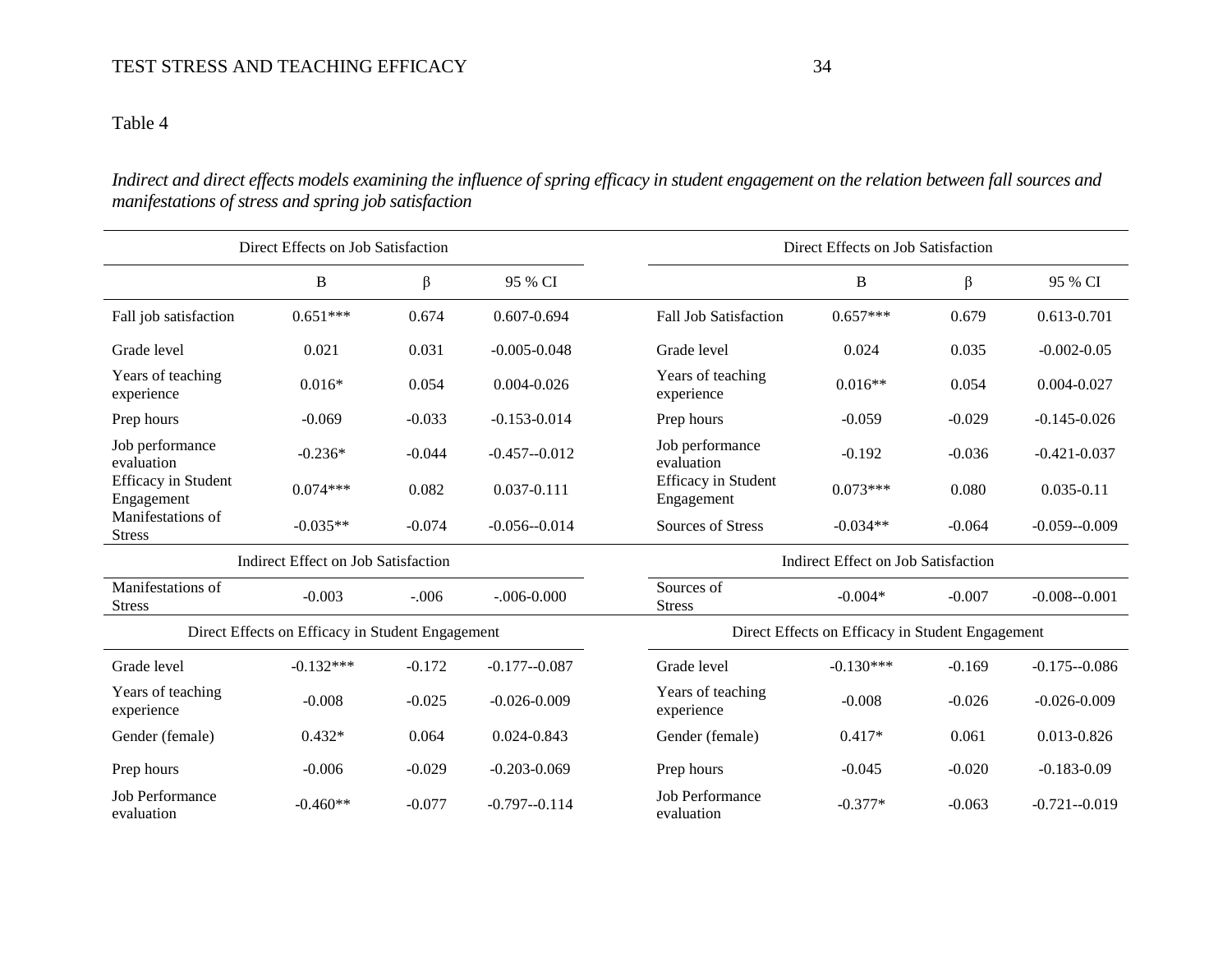| Manifestations of stress                                                                              | $-0.037*$                                       | $-0.071$ | $-0.071 - 0.005$ | Sources of<br>stress            | $-0.052**$                                      | $-0.088$ | $-0.088 - 0.015$ |  |  |  |
|-------------------------------------------------------------------------------------------------------|-------------------------------------------------|----------|------------------|---------------------------------|-------------------------------------------------|----------|------------------|--|--|--|
|                                                                                                       | Direct Effects on Fall Manifestations of Stress |          |                  |                                 | Direct Effects on Fall Manifestations of Stress |          |                  |  |  |  |
| Grade Level                                                                                           | $-0.126**$                                      | $-0.087$ | $-0.206 - 0.048$ | Grade Level                     | $-0.059$                                        | $-0.045$ | $-0.124 - 0.008$ |  |  |  |
| Prep Hours                                                                                            | $0.837***$                                      | 0.192    | 0.579-1.097      | Prep Hours                      | $0.943***$                                      | 0.244    | 0.728-1.153      |  |  |  |
| Job performance                                                                                       | $1.506***$                                      | 0.133    | 0.883-2.104      | Job performance                 | $3.075***$                                      | 0.306    | 2.501-3.647      |  |  |  |
|                                                                                                       | Direct effects on Fall Job Satisfaction         |          |                  |                                 | Direct effects on Fall Job Satisfaction         |          |                  |  |  |  |
| Grade level                                                                                           | 0.013                                           | 0.019    | $-0.026 - 0.053$ | Grade level                     | 0.014                                           | 0.02     | $-0.025 - 0.053$ |  |  |  |
| Years of teaching<br>experience                                                                       | 0.012                                           | 0.040    | $-0.003 - 0.027$ | Years of teaching<br>experience | 0.011                                           | 0.036    | $-0.004 - 0.026$ |  |  |  |
| Prep hours                                                                                            | $-0.376***$                                     | $-0.176$ | $-0.494 - 0.256$ | Prep hours                      | $-0.377***$                                     | $-0.176$ | $-0.495 - 0.257$ |  |  |  |
| Job performance<br>evaluation<br>$N_{\text{obs}}$ * $\approx 0.5$ ** $\approx 0.1$ *** $\approx 0.01$ | $-0.865***$                                     | $-0.155$ | $-1.178 - 0.552$ | Job performance<br>evaluation   | $-0.862***$                                     | $-0.155$ | $-1.175 - 0.55$  |  |  |  |

*Note.* \**p* < .05. \*\**p* < .01. \*\*\**p* < .001.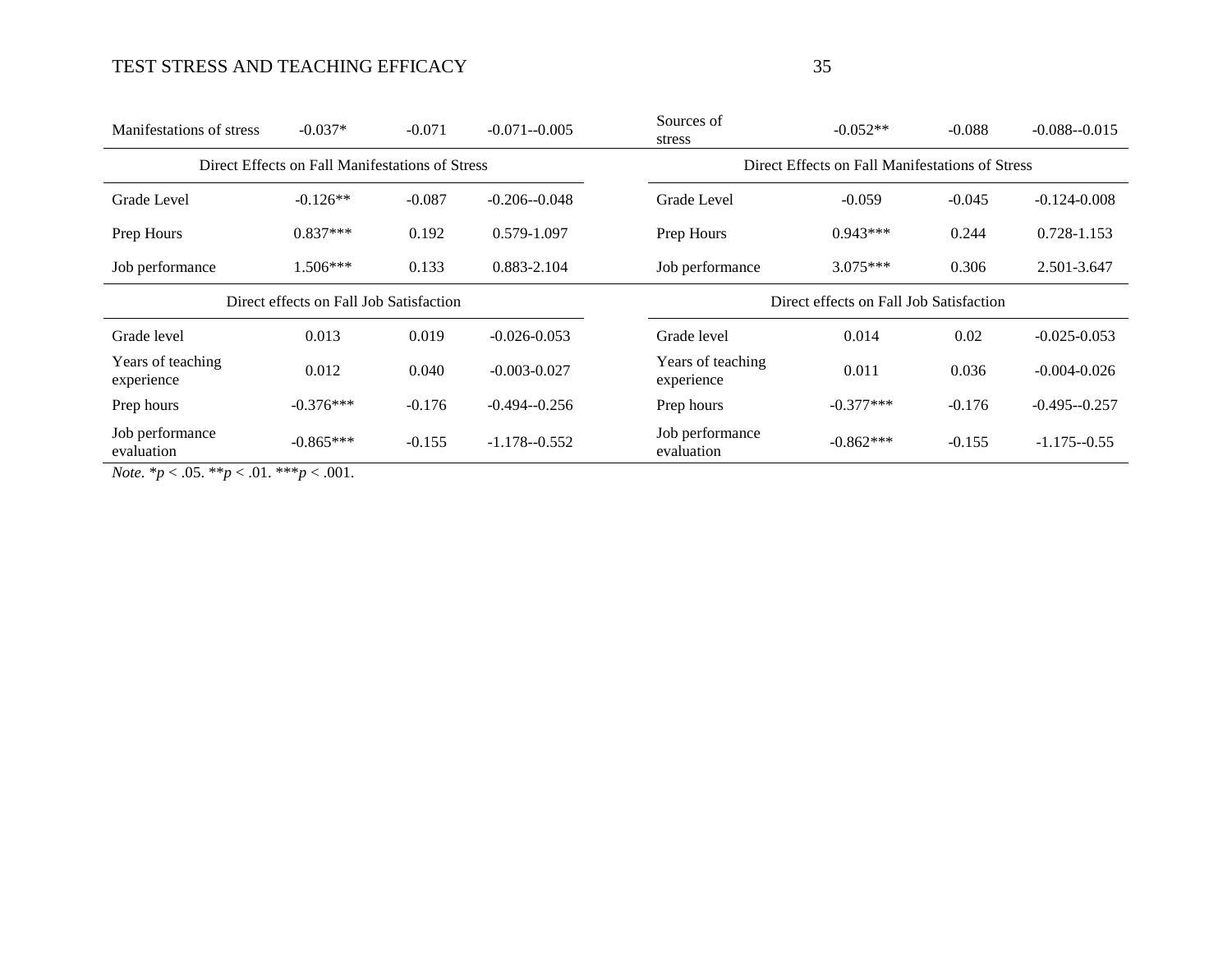# Table 5

*Indirect and direct effects models examining the influence of spring efficacy in classroom management on the relation between fall sources and manifestations of stress and spring job satisfaction*

|                                      | Direct Effects on Job Satisfaction                 |          |                  |                                         | Direct Effects on Job Satisfaction                 |          |                  |  |  |
|--------------------------------------|----------------------------------------------------|----------|------------------|-----------------------------------------|----------------------------------------------------|----------|------------------|--|--|
|                                      | B                                                  | β        | 95 % CI          |                                         | B                                                  | β        | 95 % CI          |  |  |
| Fall job satisfaction                | $0.641***$                                         | 0.667    | 0.596-0.686      | <b>Fall Job Satisfaction</b>            | $0.647***$                                         | 0.673    | $0.603 - 0.692$  |  |  |
| Grade level                          | 0.010                                              | 0.014    | $-0.016 - 0.036$ | Grade level                             | 0.012                                              | 0.018    | $-0.013 - 0.038$ |  |  |
| Years of teaching<br>experience      | $0.015**$                                          | 0.052    | $0.004 - 0.026$  | Years of teaching experience            | $0.015**$                                          | 0.052    | $0.004 - 0.026$  |  |  |
| Prep hours                           | $-0.079$                                           | $-0.038$ | $-0.163 - 0.004$ | Prep hours                              | $-0.070$                                           | $-0.034$ | $-0.157 - 0.015$ |  |  |
| Job performance<br>evaluation        | $-0.251*$                                          | $-0.047$ | $-0.472 - 0.027$ | Job performance evaluation              | $-0.211$                                           | $-0.039$ | $-0.438 - 0.016$ |  |  |
| Efficacy in Classroom<br>Management  | $0.102***$                                         | 0.110    | $0.063 - 0.14$   | <b>Efficacy in Classroom Management</b> | $0.101***$                                         | 0.109    | $0.063 - 0.14$   |  |  |
| Manifestations of<br><b>Stress</b>   | $-0.033**$                                         | $-0.07$  | $-0.053 - 0.012$ | Sources of Stress                       | $-0.031*$                                          | $-0.058$ | $-0.056 - 0.006$ |  |  |
|                                      | Indirect Effect on Job Satisfaction                |          |                  |                                         | Indirect Effect on Job Satisfaction                |          |                  |  |  |
| Manifestations of<br><b>Stress</b>   | $-0.007**$                                         | $-0.014$ | $-0.011 - 0.003$ | Sources of<br><b>Stress</b>             | $-0.008**$                                         | $-0.150$ | $-0.013 - 0.004$ |  |  |
|                                      | Direct Effects on Efficacy in Classroom Management |          |                  |                                         | Direct Effects on Efficacy in Classroom Management |          |                  |  |  |
| Grade level                          | 0.004                                              | 0.005    | $-0.037 - 0.045$ | Grade level                             | 0.009                                              | 0.011    | $-0.033 - 0.050$ |  |  |
| Years of teaching<br>experience      | 0.003                                              | 0.010    | $-0.013 - 0.02$  | Years of teaching experience            | 0.002                                              | 0.008    | $-0.014 - 0.019$ |  |  |
| <b>Job Performance</b><br>evaluation |                                                    |          |                  | Job Performance evaluation              |                                                    |          |                  |  |  |
| Manifestations of<br>stress          | $-0.066***$                                        | $-0.129$ | $-0.096 - 0.036$ | Sources of<br>stress                    | $-0.08***$                                         | $-0.139$ | $-0.113 - 0.049$ |  |  |
|                                      | Direct Effects on Fall Manifestations of Stress    |          |                  |                                         | Direct Effects on Fall Manifestations of Stress    |          |                  |  |  |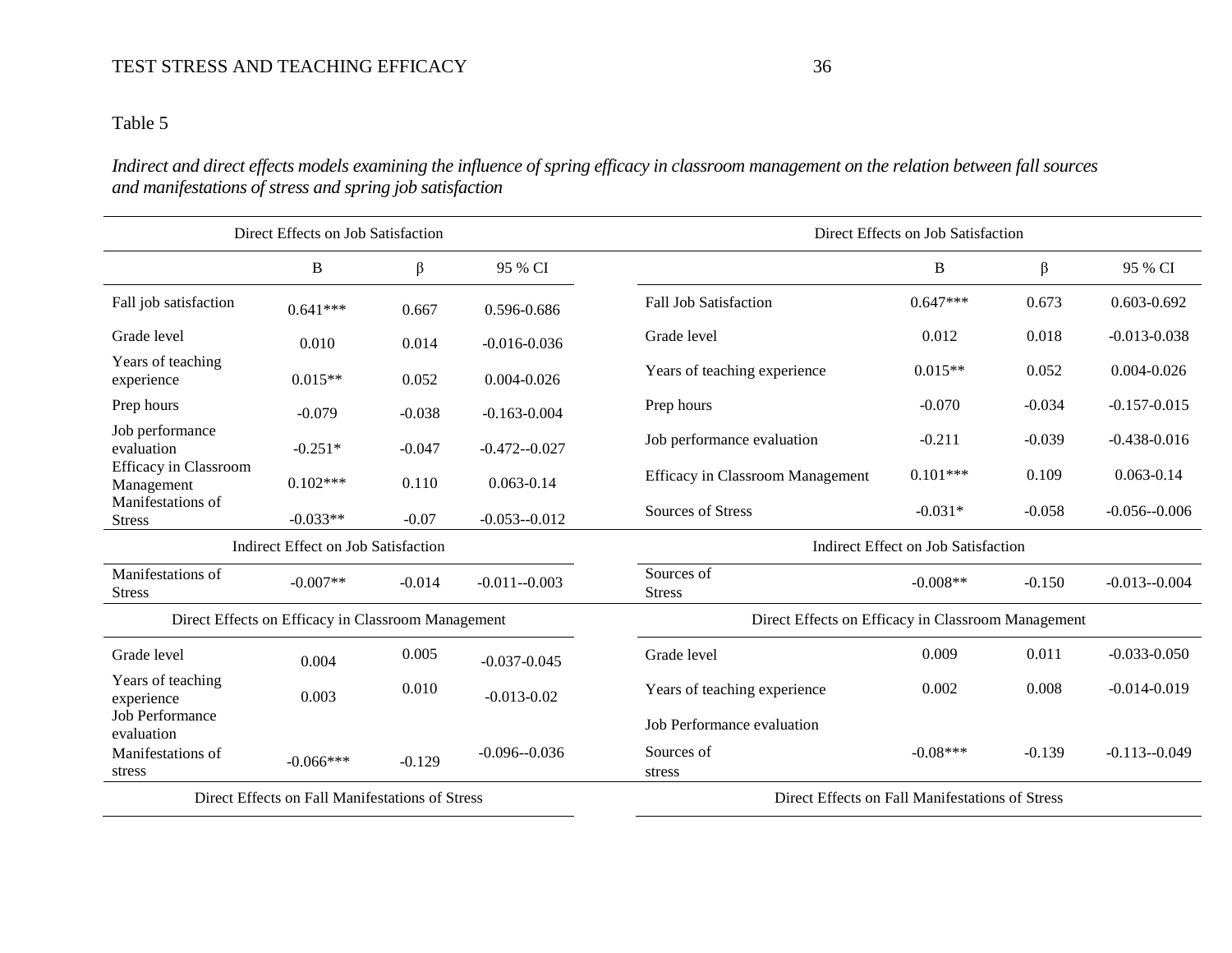| ٠                | e e<br>I |
|------------------|----------|
| ٦<br>I<br>٠<br>v |          |

| Grade Level                     | $-0.127**$                              | $-0.087$ | $-0.206 - 0.048$ | Grade Level                  | $-0.059$                                | $-0.045$ | $-0.123 - 0.008$ |
|---------------------------------|-----------------------------------------|----------|------------------|------------------------------|-----------------------------------------|----------|------------------|
| Prep Hours                      | $0.837***$                              | 0.192    | 0.579-1.096      | Prep Hours                   | $0.941***$                              | 0.243    | 0.726-1.151      |
| Job performance                 | $1.501***$                              | 0.132    | 0.879-2.099      | Job performance              | $3.076***$                              | 0.306    | 2.505-3.647      |
|                                 | Direct effects on Fall Job Satisfaction |          |                  |                              | Direct effects on Fall Job Satisfaction |          |                  |
| Grade level                     | 0.013                                   | 0.019    | $-0.026 - 0.053$ | Grade level                  | 0.014                                   | 0.02     | $-0.025 - 0.053$ |
| Years of teaching<br>experience | 0.012                                   | 0.04     | $-0.003 - 0.027$ | Years of teaching experience | 0.011                                   | 0.036    | $-0.004 - 0.026$ |
| Prep hours                      | $-0.376***$                             | $-0.176$ | $-0.494 - 0.257$ | Prep hours                   | $-0.377***$                             | $-0.176$ | $-0.495 - 0.257$ |
| Job performance<br>evaluation   | $-0.865***$                             | $-0.155$ | $-1.178 - 0.552$ | Job performance evaluation   | $-0.862***$                             | $-0.155$ | $-1.175 - 0.55$  |

*Note.*  $* p < .05$ .  $* p < .01$ .  $* * p < .001$ . Tables on the left side address manifestations of stress. Tables on the right side address sources of stress.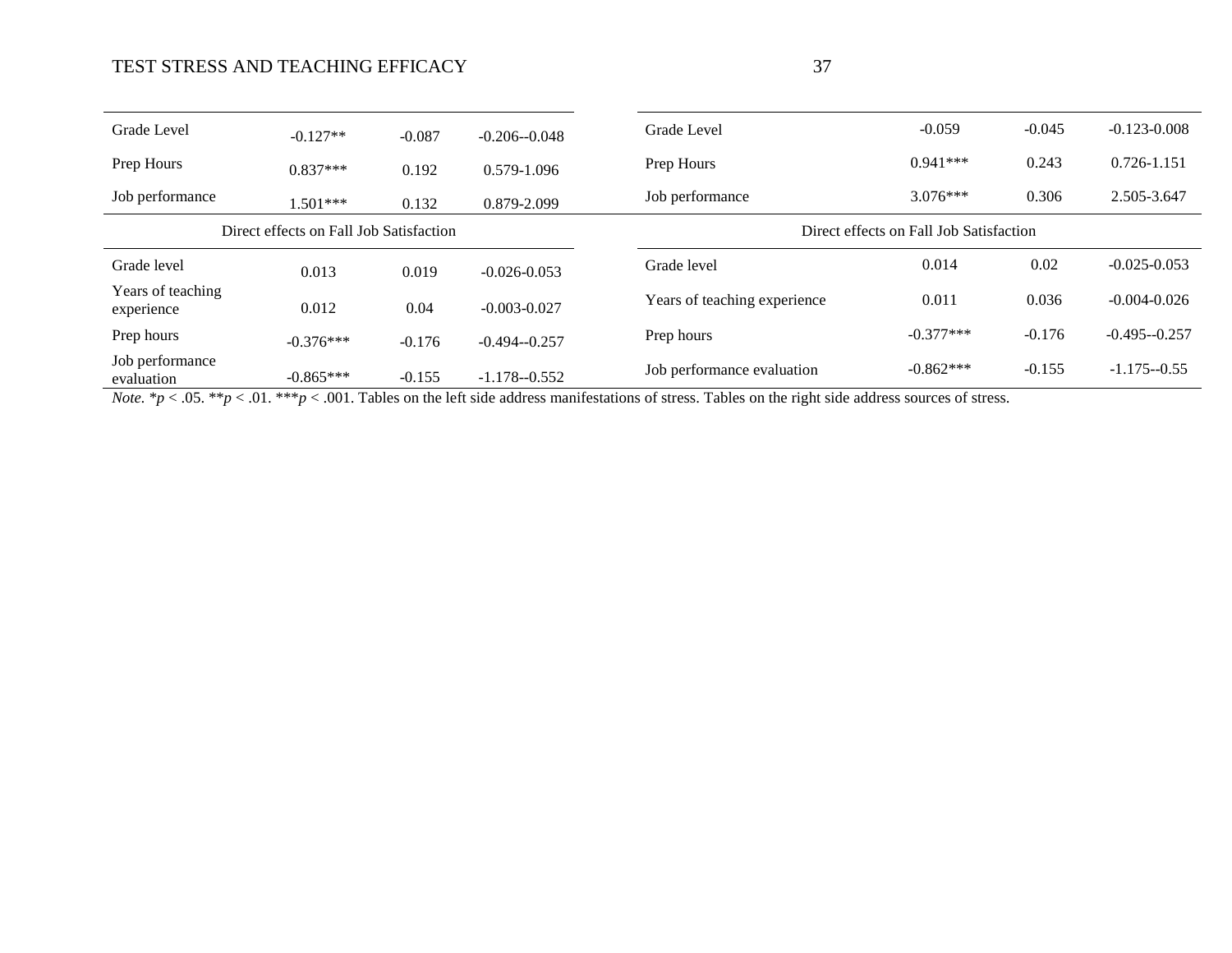# Table 6

*Indirect and direct effects models examining the influence of spring efficacy in instructional support on the relation between fall sources and manifestations of stress and spring job satisfaction*

|                                             | Direct Effects on Job Satisfaction                  |          |                  | Direct Effects on Job Satisfaction                  |            |          |                  |  |
|---------------------------------------------|-----------------------------------------------------|----------|------------------|-----------------------------------------------------|------------|----------|------------------|--|
|                                             | B                                                   | β        | 95 % CI          |                                                     | B          | β        | 95 % CI          |  |
| Fall job satisfaction                       | $0.667***$                                          | 0.684    | 0.623-0.709      | <b>Fall Job Satisfaction</b>                        | $0.670***$ | 0.688    | 0.627-0.714      |  |
| Grade level                                 | 0.010                                               | 0.014    | $-0.016 - 0.035$ | Grade level                                         | 0.012      | 0.017    | $-0.013 - 0.038$ |  |
| Years of teaching<br>experience             | $0.014*$                                            | 0.048    | $0.003 - 0.025$  | Years of teaching experience                        | $0.014*$   | 0.048    | $0.003 - 0.025$  |  |
| Prep hours                                  | $-0.071$                                            | $-0.034$ | $-0.154 - 0.012$ | Prep hours                                          | $-0.060$   | $-0.029$ | $-0.145 - 0.024$ |  |
| Job performance<br>evaluation               | $-0.276*$                                           | $-0.051$ | $-0.498 - 0.053$ | Job performance evaluation                          | $-0.230*$  | $-0.043$ | $-0.461 - 0.003$ |  |
| Efficacy in<br><b>Instructional Support</b> | $0.067**$                                           | 0.058    | $0.022 - 0.112$  | <b>Efficacy</b> in Instructional Support            | $0.071**$  | 0.061    | $0.026 - 0.115$  |  |
| Manifestations of<br><b>Stress</b>          | $-0.033**$                                          | $-0.069$ | $-0.054 - 0.012$ | Sources of Stress                                   | $-0.034**$ | $-0.064$ | $-0.059 - 0.010$ |  |
|                                             | Indirect Effect on Job Satisfaction                 |          |                  | Indirect Effect on Job Satisfaction                 |            |          |                  |  |
| Manifestations of<br><b>Stress</b>          | $-0.002$                                            | $-0.004$ | $-0.004 - 0.000$ | Sources of<br><b>Stress</b>                         | $-0.001$   | $-0.001$ | $-0.003 - 0.002$ |  |
|                                             | Direct Effects on Efficacy in Instructional Support |          |                  | Direct Effects on Efficacy in Instructional Support |            |          |                  |  |
| Grade level                                 | $0.039*$                                            | 0.064    | 0.003-0.075      | Grade level                                         | $0.041*$   | 0.067    | 0.005-0.077      |  |
| Years of teaching<br>experience             | 0.011                                               | 0.042    | $-0.004 - 0.025$ | Years of teaching experience                        | 0.011      | 0.042    | $-0.004 - 0.025$ |  |
| Gender (female)                             | $0.584***$                                          | 0.109    | 0.251-0.911      | Gender (female)                                     | $0.551**$  | 0.102    | $0.221 - 0.88$   |  |
| Prep hours                                  | 0.022                                               | 0.012    | $-0.089 - 0.132$ | Prep hours                                          | 0.01       | 0.006    | $-0.101 - 0.122$ |  |
| <b>Job Performance</b><br>evaluation        | 0.191                                               | 0.041    | $-0.09 - 0.469$  | Job Performance evaluation                          | 0.173      | 0.037    | $-0.118 - 0.464$ |  |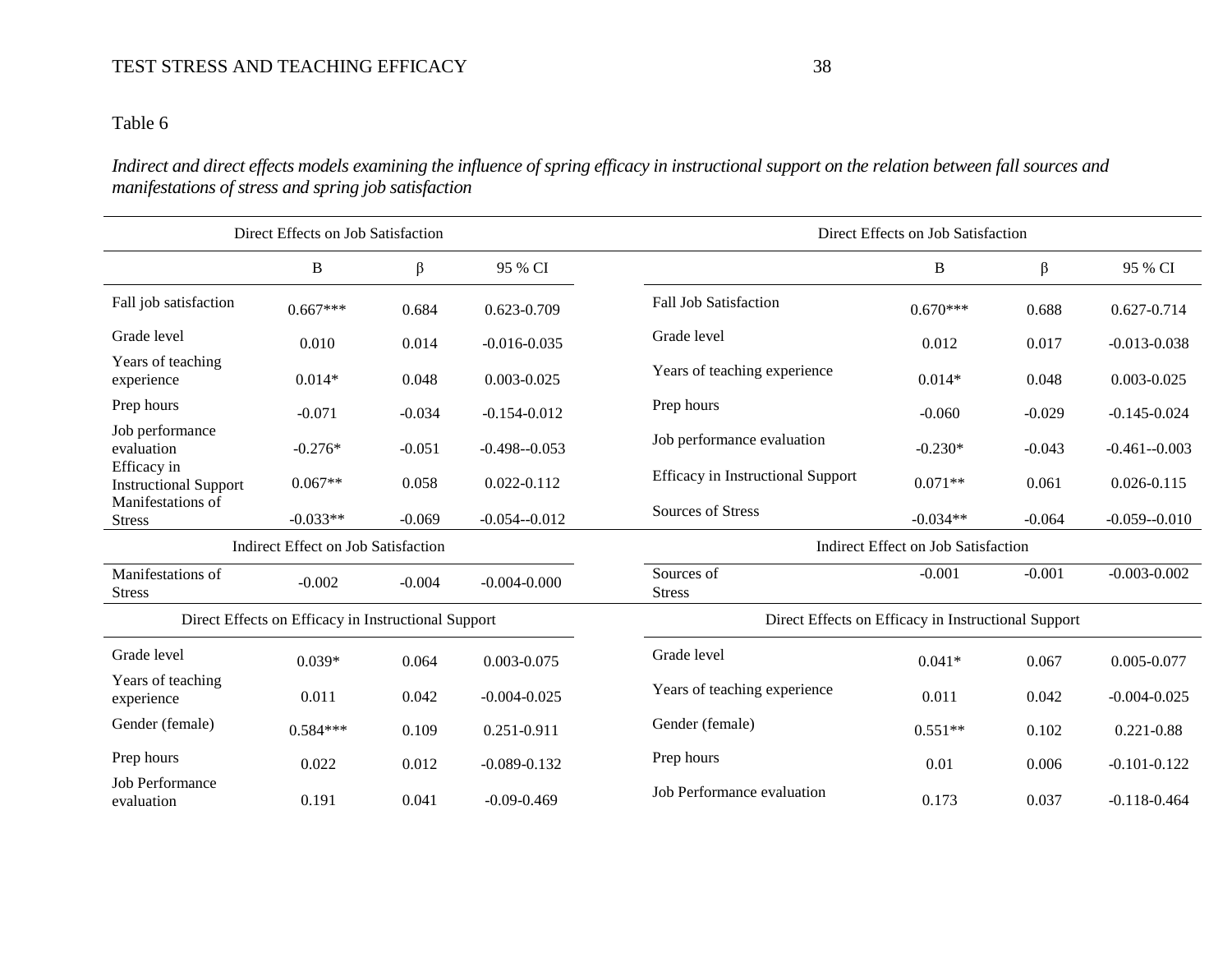| Manifestations of               |                                                 |          |                  | Sources of                                      |                                         |          |                  |
|---------------------------------|-------------------------------------------------|----------|------------------|-------------------------------------------------|-----------------------------------------|----------|------------------|
| stress                          | $-0.029*$                                       | $-0.070$ | $-0.054 - 0.004$ | stress                                          | $-0.008$                                | $-0.017$ | $-0.038 - 0.020$ |
|                                 | Direct Effects on Fall Manifestations of Stress |          |                  | Direct Effects on Fall Manifestations of Stress |                                         |          |                  |
| Grade Level                     | $-0.127**$                                      | $-0.087$ | $-0.206 - 0.048$ | Grade Level                                     | $-0.059$                                | $-0.045$ | $-0.123 - 0.008$ |
| Prep Hours                      | $0.837***$                                      | 0.192    | 0.579-1.097      | Prep Hours                                      | $0.943***$                              | 0.244    | 0.727-1.153      |
| Job performance                 | $1.504***$                                      | 0.133    | 0.881-2.102      | Job performance                                 | $3.077***$                              | 0.306    | 2.505-3.649      |
|                                 |                                                 |          |                  |                                                 |                                         |          |                  |
|                                 | Direct effects on Fall Job Satisfaction         |          |                  |                                                 | Direct effects on Fall Job Satisfaction |          |                  |
| Grade level                     | 0.014                                           | 0.020    | $-0.025 - 0.054$ | Grade level                                     | 0.015                                   | 0.021    | $-0.024 - 0.054$ |
| Years of teaching<br>experience | 0.012                                           | 0.040    | $-0.003 - 0.027$ | Years of teaching experience                    | 0.011                                   | 0.036    | $-0.004 - 0.026$ |
| Prep hours                      | $-0.376***$                                     | $-0.176$ | $-0.494 - 0.256$ | Prep hours                                      | $-0.377***$                             | $-0.176$ | $-0.495 - 0.257$ |

*Note.*  $* p < .05.$   $* p < .01.$   $* \cdot p < .001$ . Tables on the left side address manifestations of stress. Tables on the right side address sources of stress.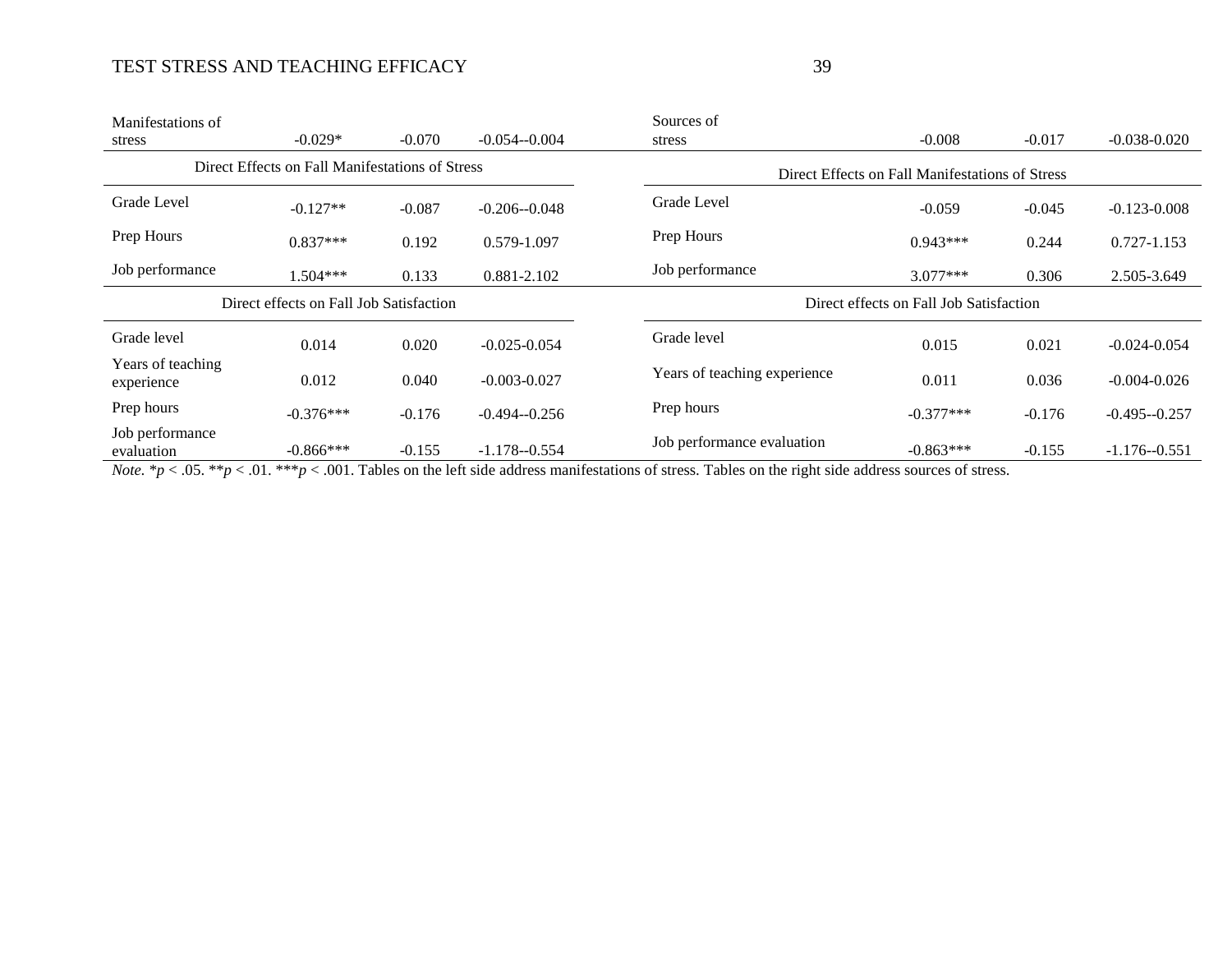

Figure 1. Indirect effect of efficacy in student engagement on the relation between sources of stress and job satisfaction. Standardized beta estimates are reported. The following covariates were used in the model: fall sources of stress, grade level, years of experience, gender, number of test prep hours, and performance evaluation. Covariates were allowed to covary (not shown in figure). Model fit:  $\chi^2(17) = 131.39$ ,  $p < .01$ , RMSEA = .074, SRMR = .035, CFI=.931.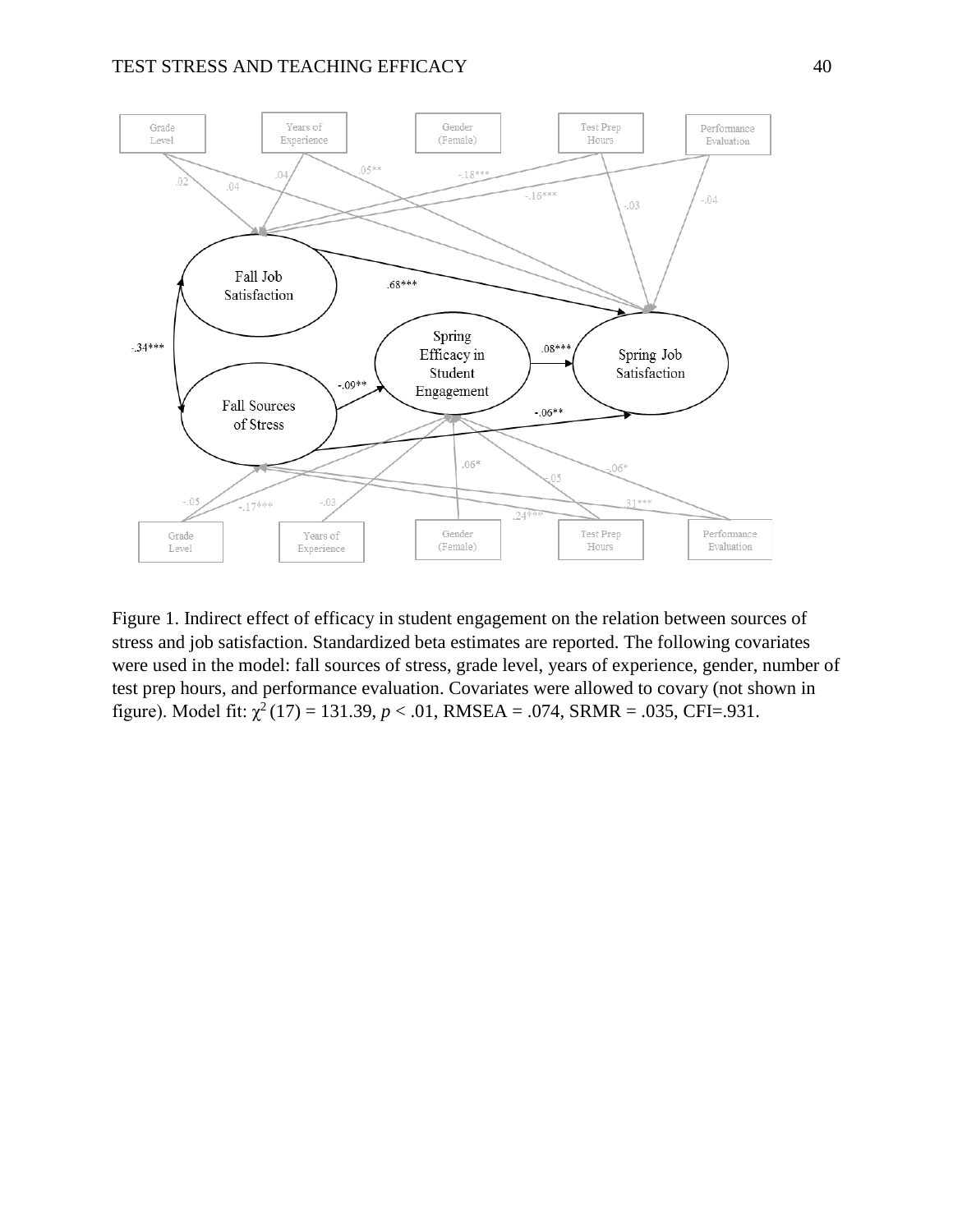

Figure 2. Indirect effect of efficacy in classroom management on the relation between sources of stress and job satisfaction. Standardized beta estimates and *p*-values are reported. The following covariates were used in the model: fall sources of stress, grade level, years of experience, number of test prep hours, and performance evaluation. Covariates were allowed to covary (not shown in figure). Model fit:  $\chi^2$  (16) = 130.93,  $p < .01$ , RMSEA = .076, SRMR=.039, CFI = .929.